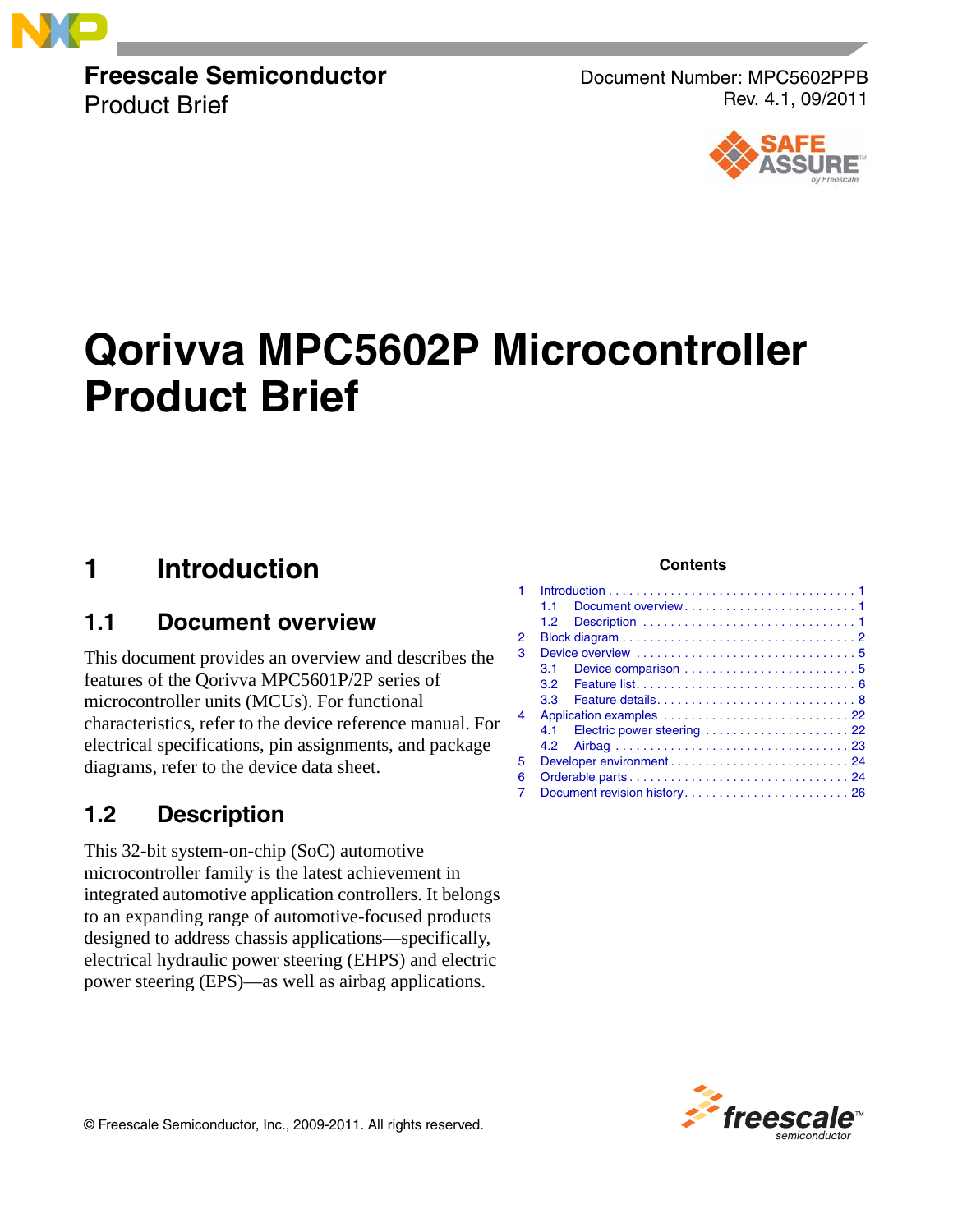

#### **Block diagram**

This family is one of a series of next-generation integrated automotive microcontrollers based on the Power Architecture® technology.

• The advanced and cost-efficient host processor core of this automotive controller family complies with the Power Architecture embedded category. It operates at speeds of up to 64 MHz and offers high performance processing optimized for low power consumption. It capitalizes on the available development infrastructure of current Power Architecture devices and is supported with software drivers, operating systems and configuration code to assist with users implementations.

## <span id="page-1-0"></span>**2 Block diagram**

[Figure 1](#page-2-0) shows a top-level block diagram of the MPC5602P microcontroller.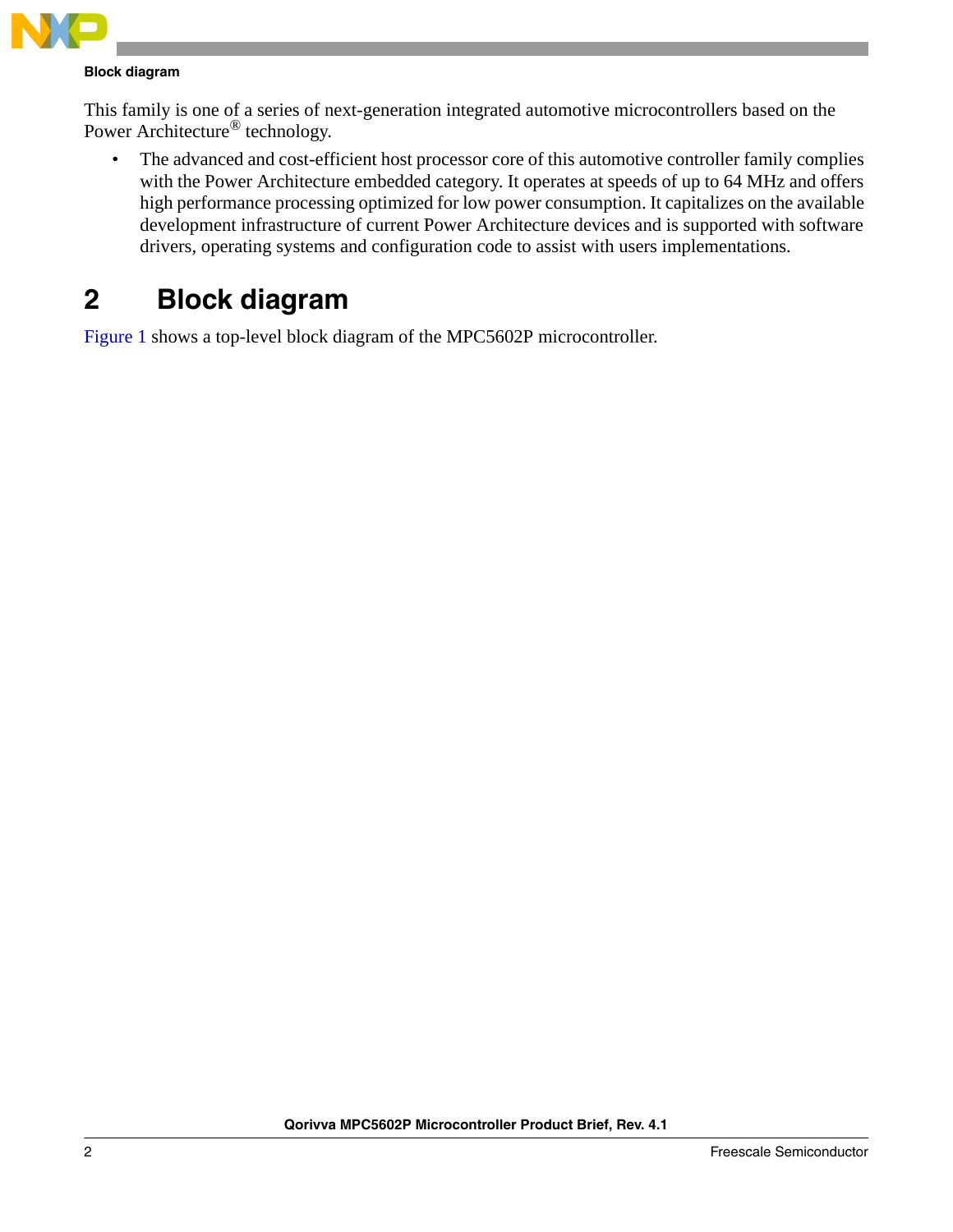

**Block diagram**



<span id="page-2-0"></span>**Figure 1. MPC5602P block diagram**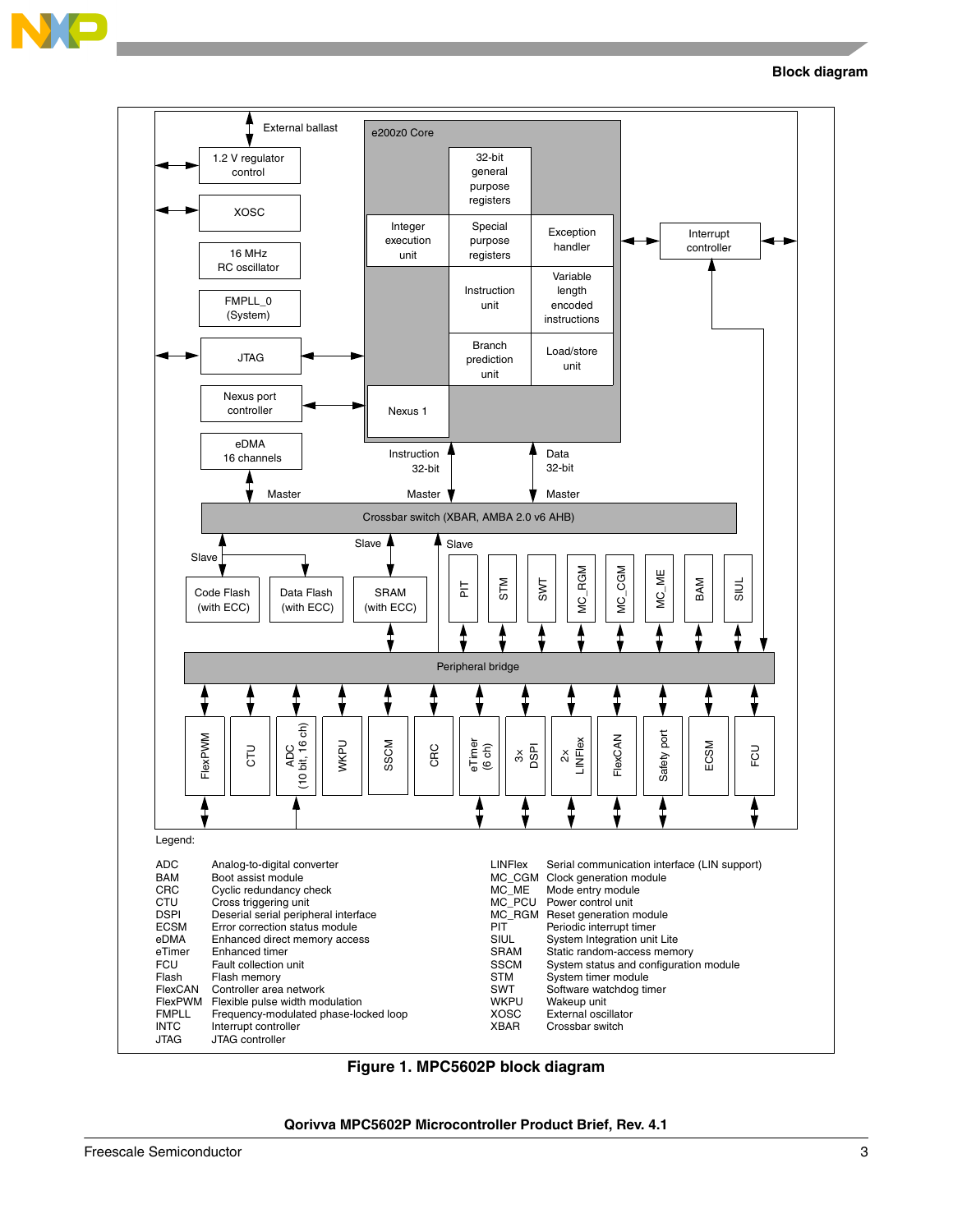

| <b>Block</b>                                     | <b>Function</b>                                                                                                                                                                                                                                                                                                            |
|--------------------------------------------------|----------------------------------------------------------------------------------------------------------------------------------------------------------------------------------------------------------------------------------------------------------------------------------------------------------------------------|
| Analog-to-digital converter (ADC)                | Multi-channel, 10-bit analog-to-digital converter                                                                                                                                                                                                                                                                          |
| Boot assist module (BAM)                         | Block of read-only memory containing VLE code which is executed according to<br>the boot mode of the device                                                                                                                                                                                                                |
| Clock generation module<br>(MC_CGM)              | Provides logic and control required for the generation of system and peripheral<br>clocks                                                                                                                                                                                                                                  |
| Controller area network (FlexCAN)                | Supports the standard CAN communications protocol                                                                                                                                                                                                                                                                          |
| Cross triggering unit (CTU)                      | Enables synchronization of ADC conversions with a timer event from the eMIOS<br>or from the PIT                                                                                                                                                                                                                            |
| Crossbar switch (XBAR)                           | Supports simultaneous connections between two master ports and three slave<br>ports. The crossbar supports a 32-bit address bus width and a 32-bit data bus<br>width                                                                                                                                                       |
| Cyclic redundancy check (CRC)                    | CRC checksum generator                                                                                                                                                                                                                                                                                                     |
| Deserial serial peripheral interface<br>(DSPI)   | Provides a synchronous serial interface for communication with external devices                                                                                                                                                                                                                                            |
| <b>Enhanced Direct Memory Access</b><br>(eDMA)   | Performs complex data transfers with minimal intervention from a host processor<br>via "n" programmable channels                                                                                                                                                                                                           |
| Enhanced timer (eTimer)                          | Provides enhanced programmable up/down modulo counting                                                                                                                                                                                                                                                                     |
| <b>Error Correction Status Module</b><br>(ECSM)  | Provides a myriad of miscellaneous control functions for the device including<br>program-visible information about configuration and revision levels, a reset status<br>register, wakeup control for exiting sleep modes, and optional features such as<br>information on memory errors reported by error-correcting codes |
| External oscillator (XOSC)                       | Provides an output clock used as input reference for FMPLL_0 or as reference<br>clock for specific modules depending on system needs                                                                                                                                                                                       |
| Fault Collection Unit (FCU)                      | Provides functional safety to the device                                                                                                                                                                                                                                                                                   |
| Flash memory                                     | Provides non-volatile storage for program code, constants and variables                                                                                                                                                                                                                                                    |
| Frequency-modulated<br>phase-locked loop (FMPLL) | Generates high-speed system clocks and supports programmable frequency<br>modulation                                                                                                                                                                                                                                       |
| Interrupt controller (INTC)                      | Provides priority-based preemptive scheduling of interrupt requests                                                                                                                                                                                                                                                        |
| JTAG controller                                  | Provides the means to test chip functionality and connectivity while remaining<br>transparent to system logic when not in test mode                                                                                                                                                                                        |
| <b>LINFlex controller</b>                        | Manages a high number of LIN (Local Interconnect Network protocol) messages<br>efficiently with a minimum of CPU load                                                                                                                                                                                                      |
| Mode entry module (MC_ME)                        | Provides a mechanism for controlling the device operational mode and mode<br>transition sequences in all functional states; also manages the power control unit,<br>reset generation module and clock generation module, and holds the<br>configuration, control and status registers accessible for applications          |
| Periodic interrupt timer (PIT)                   | Produces periodic interrupts and triggers                                                                                                                                                                                                                                                                                  |
| Peripheral bridge (PBRIDGE)                      | Is the interface between the system bus and on-chip peripherals                                                                                                                                                                                                                                                            |
| Power control unit (MC_PCU)                      | Reduces the overall power consumption by disconnecting parts of the device<br>from the power supply via a power switching device; device components are<br>grouped into sections called "power domains" which are controlled by the PCU                                                                                    |

#### **Table 1. MPC5602P series block summary**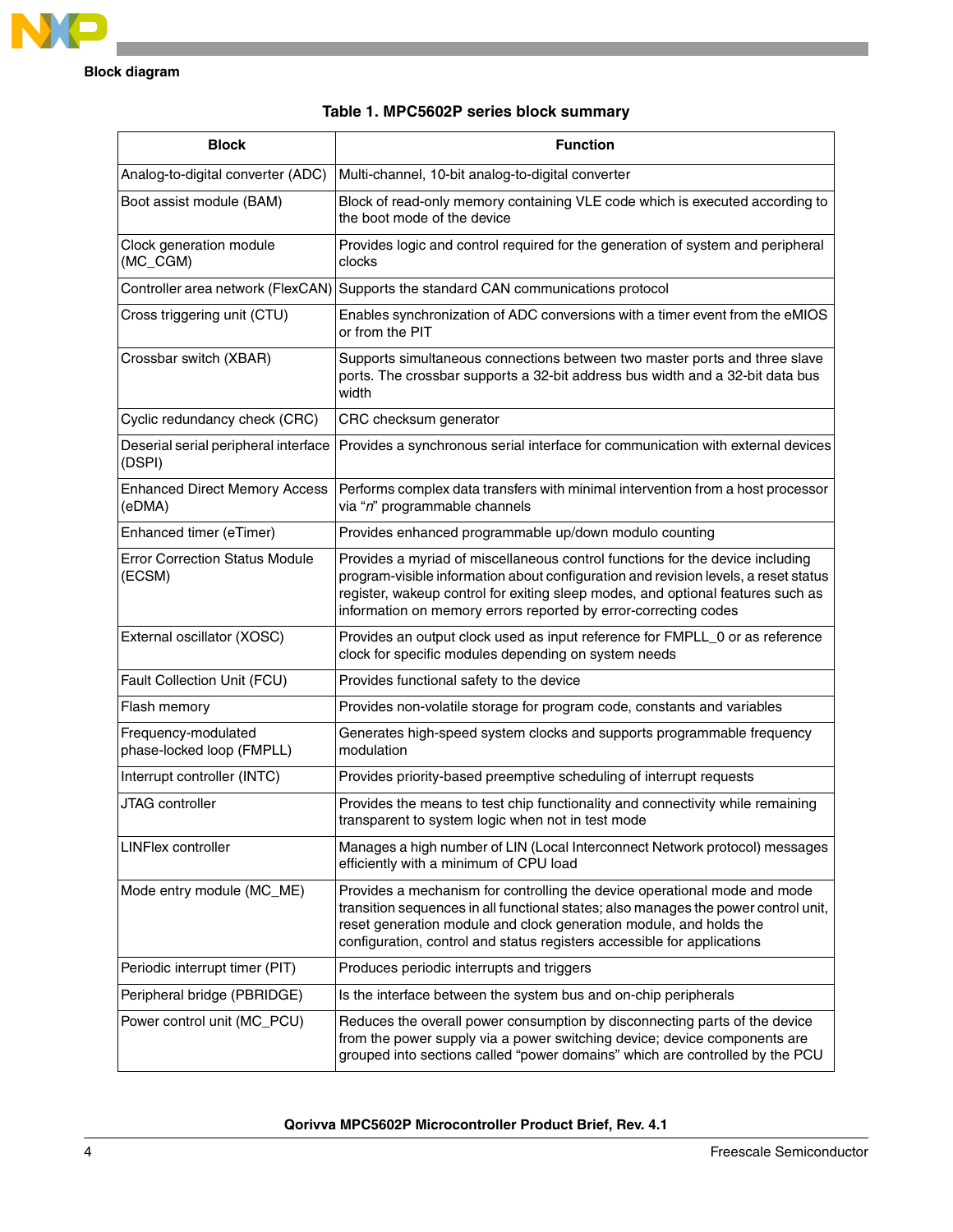

| <b>Block</b>                                     | <b>Function</b>                                                                                                                                                                                                                        |
|--------------------------------------------------|----------------------------------------------------------------------------------------------------------------------------------------------------------------------------------------------------------------------------------------|
| Pulse width modulator (FlexPWM)                  | Contains four PWM submodules, each of which capable of controlling a single<br>half-bridge power stage and two fault input channels                                                                                                    |
| Reset generation module<br>(MC_RGM)              | Centralizes reset sources and manages the device reset sequence of the device                                                                                                                                                          |
| Static random-access memory<br>(SRAM)            | Provides storage for program code, constants, and variables                                                                                                                                                                            |
| System integration unit lite (SIUL)              | Provides control over all the electrical pad controls and up 32 ports with 16 bits<br>of bidirectional, general-purpose input and output signals and supports up to 32<br>external interrupts with trigger event configuration         |
| System status and configuration<br>module (SSCM) | Provides system configuration and status data (such as memory size and status,<br>device mode and security status), device identification data, debug status port<br>enable and selection, and bus and peripheral abort enable/disable |
| System timer module (STM)                        | Provides a set of output compare events to support AUTOSAR <sup>1</sup> and operating<br>system tasks                                                                                                                                  |
| System watchdog timer (SWT)                      | Provides protection from runaway code                                                                                                                                                                                                  |
| Wakeup unit (WKPU)                               | Supports up to 18 external sources that can generate interrupts or wakeup<br>events, of which 1 can cause non-maskable interrupt requests or wakeup events.                                                                            |

| Table 1. MPC5602P series block summary (continued) |  |  |  |  |  |  |
|----------------------------------------------------|--|--|--|--|--|--|
|----------------------------------------------------|--|--|--|--|--|--|

NOTES: <sup>1</sup> AUTOSAR: AUTomotive Open System ARchitecture (see http://www.autosar.org)

## <span id="page-4-0"></span>**3 Device overview**

The following sections provide high-level descriptions of the device features.

### <span id="page-4-1"></span>**3.1 Device comparison**

[Table 2](#page-4-2) provides a summary of different members of the MPC5602P family and their features to enable a comparison among the family members and an understanding of the range of functionality offered within this family.

<span id="page-4-2"></span>

| <b>Feature</b>                                | <b>MPC5601P</b> | <b>MPC5602P</b> |  |
|-----------------------------------------------|-----------------|-----------------|--|
| Code flash memory (with ECC)                  | 192 KB          | 256 KB          |  |
| Data flash memory / EE (with ECC)             |                 | 64 KB           |  |
| SRAM (with ECC)                               | 12 KB           | 20 KB           |  |
| Processor core                                |                 | 32-bit e200z0h  |  |
| Instruction set<br><b>VLE</b>                 |                 |                 |  |
| CPU performance                               |                 | $0-64$ MHz      |  |
| FMPLL (frequency-modulated phase-locked loop) | 1               |                 |  |
| INTC (interrupt controller) channels          | 120             |                 |  |

|  |  |  |  | Table 2. MPC5602P device comparison |
|--|--|--|--|-------------------------------------|
|--|--|--|--|-------------------------------------|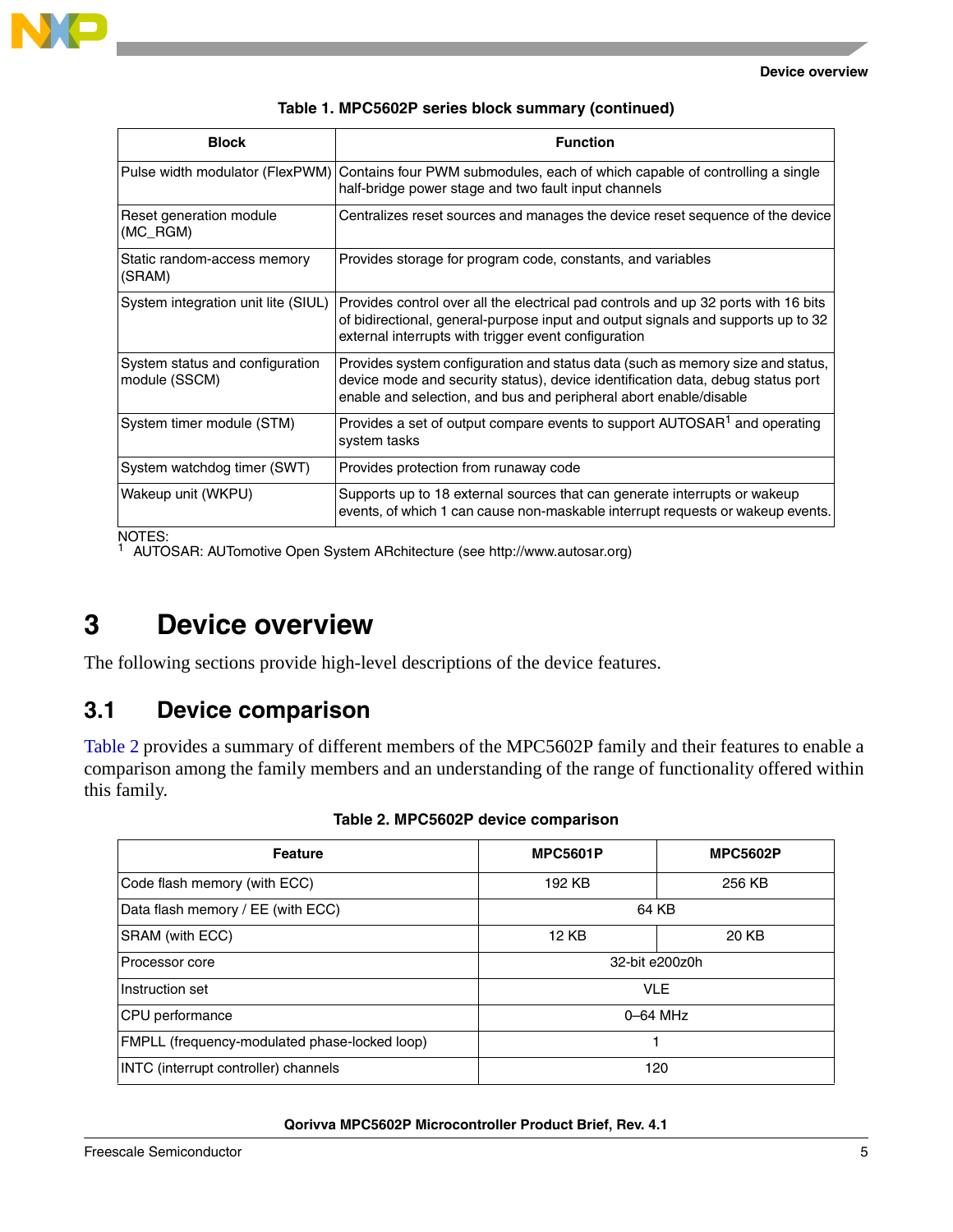|                                                                | <b>Feature</b>                                | <b>MPC5601P</b>                                     | <b>MPC5602P</b>                                                        |  |  |
|----------------------------------------------------------------|-----------------------------------------------|-----------------------------------------------------|------------------------------------------------------------------------|--|--|
| PIT (periodic interrupt timer)                                 |                                               |                                                     | 1 (with four 32-bit timers)                                            |  |  |
|                                                                | eDMA (enhanced direct memory access) channels |                                                     | 16                                                                     |  |  |
|                                                                | FlexCAN (controller area network)             | $1^{1,2}$                                           | $2^{1,2}$                                                              |  |  |
| Safety port                                                    |                                               | Yes (via FlexCAN module)                            | Yes (via second FlexCAN<br>module)                                     |  |  |
| FCU (fault collection unit)                                    |                                               |                                                     | Yes                                                                    |  |  |
| CTU (cross triggering unit)                                    |                                               | <b>No</b>                                           | Yes                                                                    |  |  |
| eTimer                                                         |                                               |                                                     | 1 (16-bit, 6 channels)                                                 |  |  |
|                                                                | FlexPWM (pulse-width modulation) channels     | <b>No</b>                                           | 8<br>(capture capability not<br>supported)                             |  |  |
|                                                                | Analog-to-digital converter (ADC)             |                                                     | 1 (10-bit, 16 channels)                                                |  |  |
| <b>LINFlex</b>                                                 |                                               | 1<br>$(1 \times Master/Slave)$                      | $\overline{c}$<br>$(1 \times$ Master/Slave,<br>$1 \times$ Master only) |  |  |
|                                                                | DSPI (deserial serial peripheral interface)   | 1                                                   | 3                                                                      |  |  |
|                                                                | CRC (cyclic redundancy check) unit            | Yes                                                 |                                                                        |  |  |
| Junction temperature sensor                                    |                                               | No                                                  |                                                                        |  |  |
| JTAG controller                                                |                                               | Yes                                                 |                                                                        |  |  |
| Nexus port controller (NPC)                                    |                                               | Yes (Nexus L1+)                                     |                                                                        |  |  |
| Supply                                                         | Digital power supply                          | 3.3 V or 5 V single supply with external transistor |                                                                        |  |  |
|                                                                | Analog power supply                           | 3.3 V or 5 V                                        |                                                                        |  |  |
|                                                                | Internal RC oscillator                        |                                                     | 16 MHz                                                                 |  |  |
|                                                                | External crystal oscillator                   | 4-40 MHz                                            |                                                                        |  |  |
| Packages                                                       |                                               |                                                     | 64 LQFP<br><b>100 LQFP</b>                                             |  |  |
| $-40$ to 125 °C<br>Temperature<br>Standard ambient temperature |                                               |                                                     |                                                                        |  |  |

#### **Table 2. MPC5602P device comparison (continued)**

NOTES:

<span id="page-5-2"></span><sup>1</sup> Each FlexCAN module has 32 message buffers.

<span id="page-5-1"></span><sup>2</sup> One FlexCAN module can act as a safety port with a bit rate as high as 8 Mbit/s at 64 MHz.

### <span id="page-5-0"></span>**3.2 Feature list**

- 64 MHz, single issue, 32-bit CPU core complex (e200z0h)
	- Compliant with Power Architecture embedded category
	- Variable Length Encoding (VLE)
- Memory organization
	- Up to 256 KB on-chip Code Flash with ECC
	- $-64$  (4  $\times$  16) KB for EEPROM emulation (Data Flash), with ECC and erase/program controller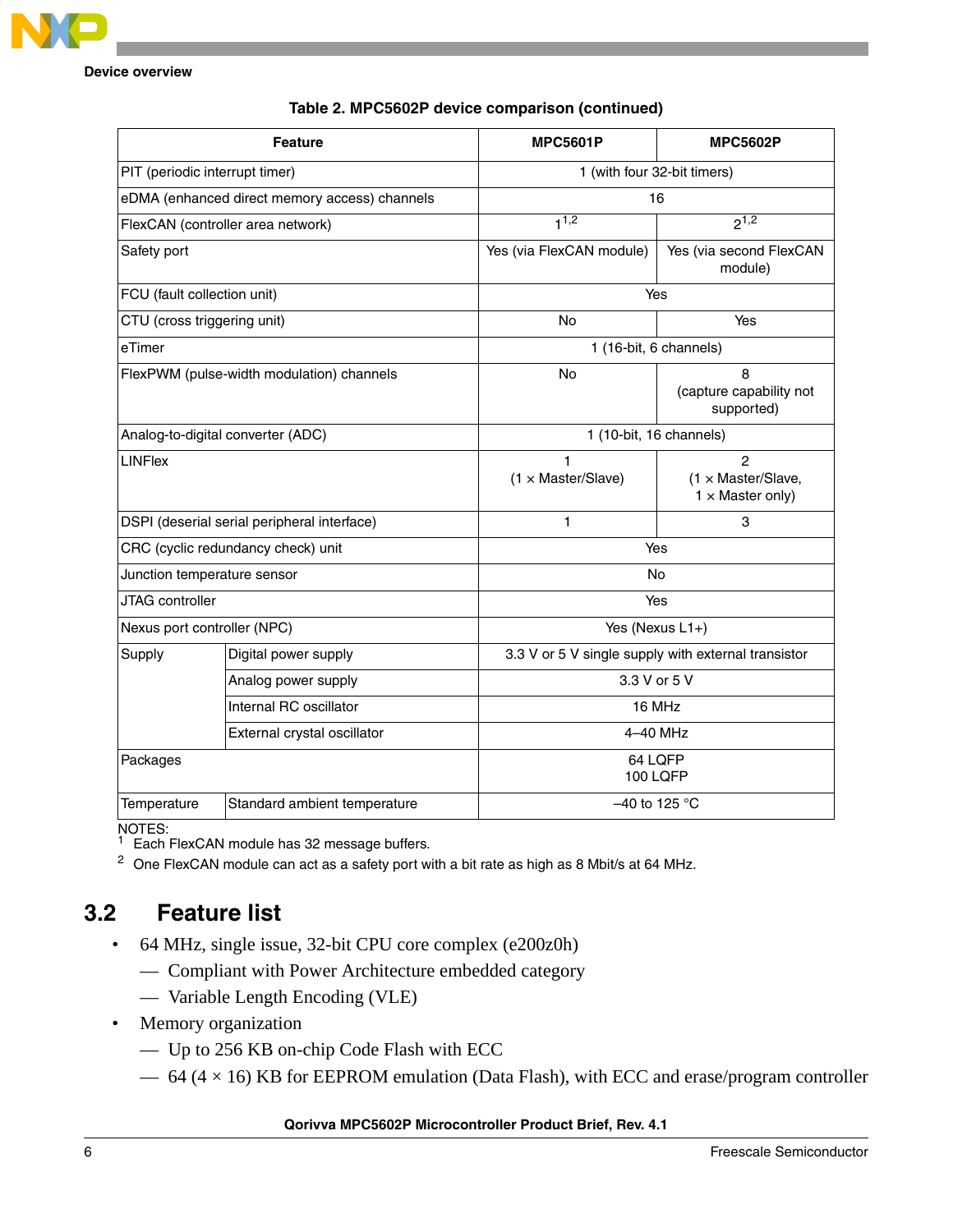



- Up to 20 KB on-chip SRAM with ECC
- Fail-safe protection
	- Programmable watchdog timer
	- Non-maskable interrupt
	- Fault collection unit
- Nexus L1 interface
- Interrupts and events
	- 16 priority level controller
	- Up to 25 external interrupts
	- PIT implements four 32-bit timers
	- 120 interrupts are routed via INTC
- 16-channel eDMA controller
- General purpose I/Os
	- Individually programmable as input, output or special function
	- 37 on 64 LQFP
	- 64 on 100 LQFP
- 1 general purpose eTimer unit
	- 6 timers each with up/down capabilities
	- 16-bit resolution, cascadeable counters
	- Quadrature decode with rotation direction flag
	- Double buffer input capture and output compare
- Communications interfaces
	- 2 LINFlex modules ( $1 \times$  Master/Slave,  $1 \times$  Master only)
	- 3 DSPI channels with automatic chip select generation (up to 8/4/4 chip selects)
	- 1 FlexCAN interface (2.0B Active) with 32 message buffers
	- 1 safety port based on FlexCAN with 32 message buffers and up to 8 Mbit/s at 64 MHz capability usable as second CAN when not used as safety port
- One 10-bit analog-to-digital converter (ADC)
	- 16 input channels (16 ch on 100 LQFP and 12 ch on 64 LQFP)
	- Conversion time  $< 1 \mu s$  including sampling time at full precision
	- Programmable Cross Triggering Unit (CTU)
	- 4 analog watchdogs with interrupt capability
- On-chip CAN/UART bootstrap loader with Boot Assist Module (BAM)
- 1 FlexPWM unit
	- 8 complementary or independent outputs with ADC synchronization signals
	- Polarity control, reload unit
	- Integrated configurable dead time unit and inverter fault input pins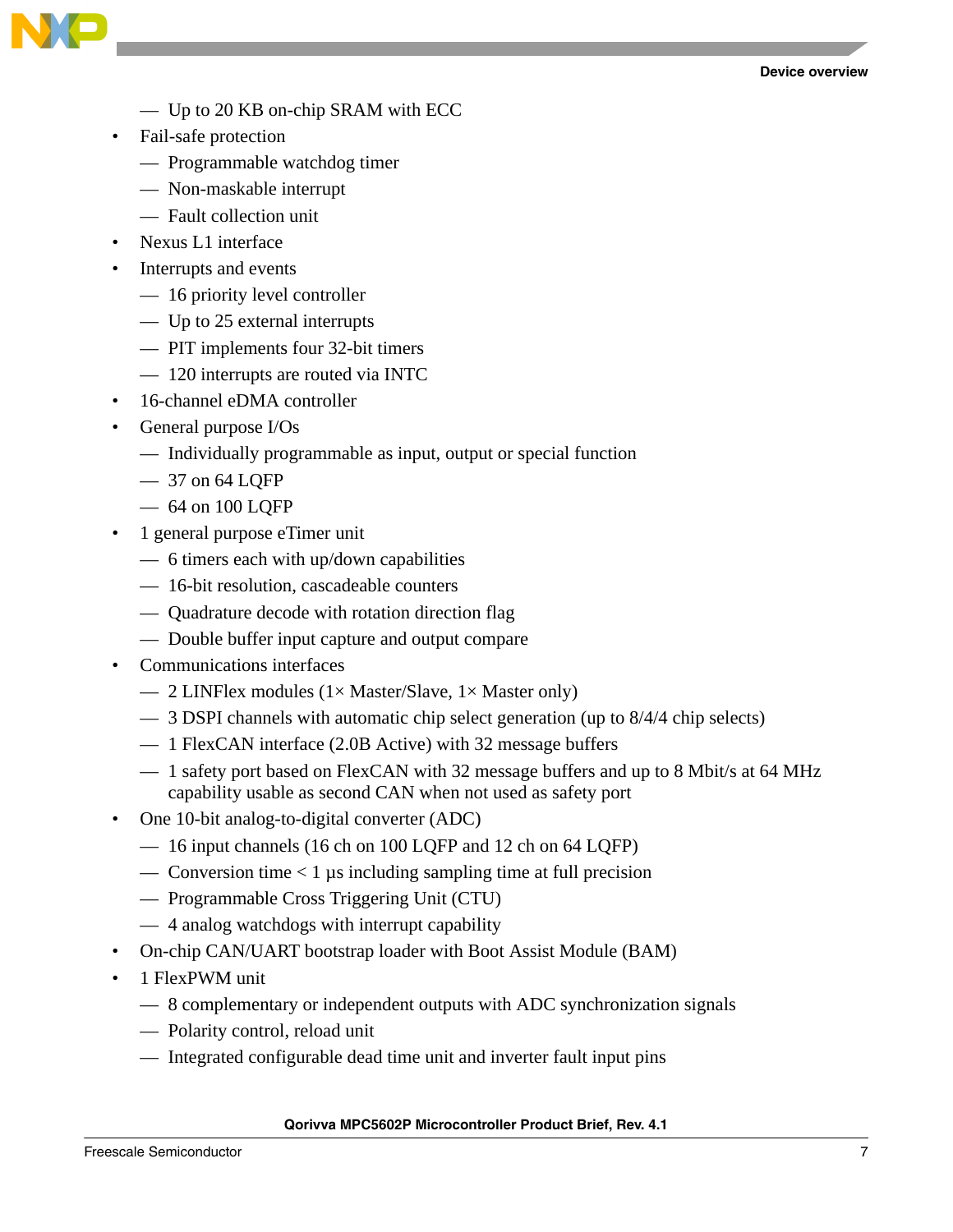

- 16-bit resolution
- Lockable configuration
- Clock generation
	- 4–40 MHz main oscillator
	- 16 MHz internal RC oscillator
	- Software-controlled FMPLL capable of up to 64 MHz
- Voltage supply
	- 3.3 V or 5 V supply for I/Os and ADC
	- On-chip single supply voltage regulator with external ballast transistor
- Operating temperature ranges:  $-40$  to 125 °C or  $-40$  to 105 °C

### <span id="page-7-0"></span>**3.3 Feature details**

#### **3.3.1 High performance e200z0 core processor**

The e200z0 Power Architecture core provides the following features:

- High performance e200z0 core processor for managing peripherals and interrupts
- Single issue 4-stage pipeline in-order execution 32-bit Power Architecture CPU
- Harvard architecture
- Variable length encoding (VLE), allowing mixed 16- and 32-bit instructions
	- Results in smaller code size footprint
	- Minimizes impact on performance
- Branch processing acceleration using lookahead instruction buffer
- Load/store unit
	- 1-cycle load latency
	- Misaligned access support
	- No load-to-use pipeline bubbles
- Thirty-two 32-bit general purpose registers (GPRs)
- Separate instruction bus and load/store bus Harvard architecture
- Hardware vectored interrupt support
- Reservation instructions for implementing read-modify-write constructs
- Long cycle time instructions, except for guarded loads, do not increase interrupt latency
- Extensive system development support through Nexus debug port
- Non-maskable interrupt support

### **3.3.2 Crossbar switch (XBAR)**

The XBAR multi-port crossbar switch supports simultaneous connections between three master ports and three slave ports. The crossbar supports a 32-bit address bus width and a 32-bit data bus width.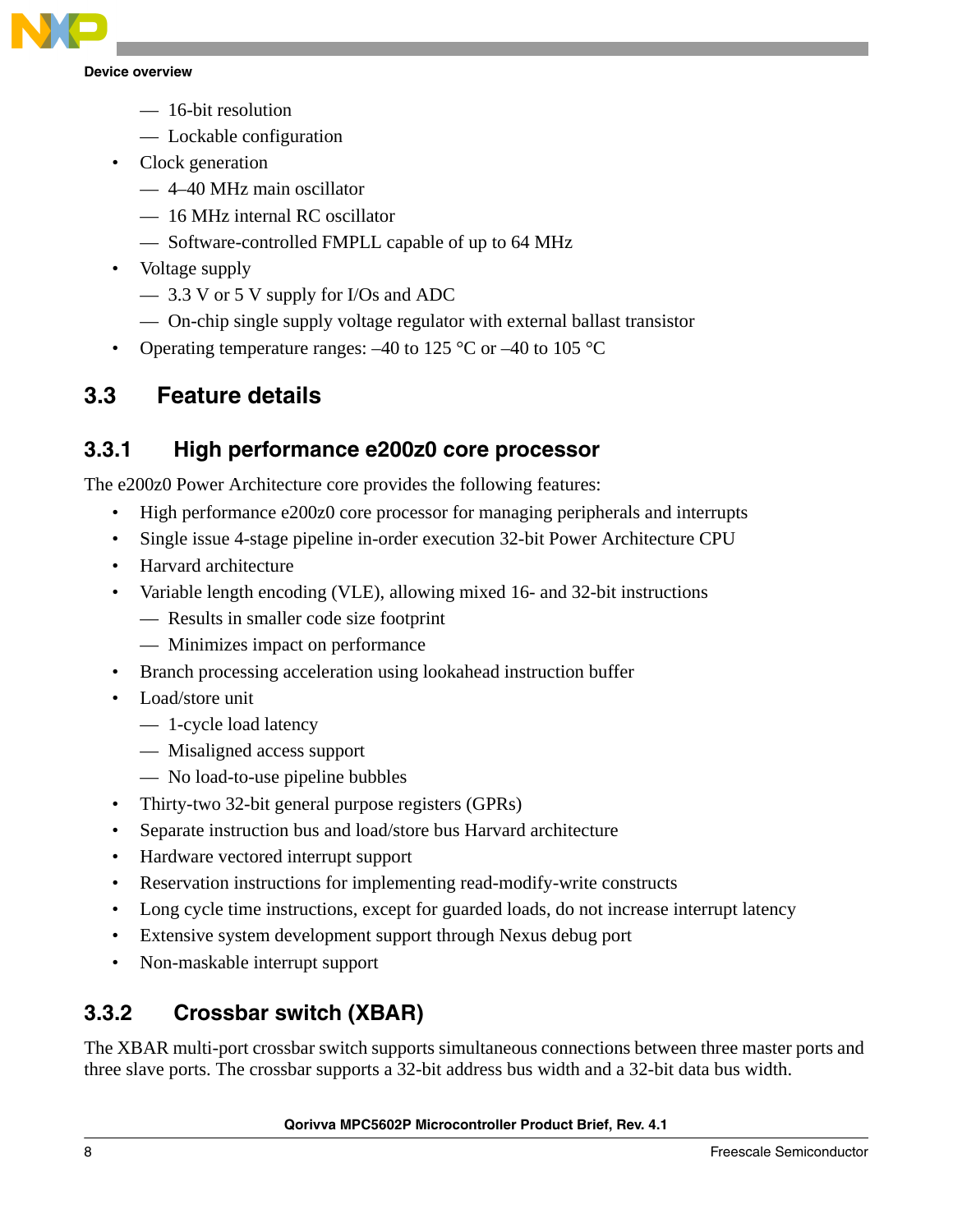

The crossbar allows for two concurrent transactions to occur from any master port to any slave port; but one of those transfers must be an instruction fetch from internal flash memory. If a slave port is simultaneously requested by more than one master port, arbitration logic will select the higher priority master and grant it ownership of the slave port. All other masters requesting that slave port will be stalled until the higher priority master completes its transactions. Requesting masters will be treated with equal priority and will be granted access a slave port in round-robin fashion, based upon the ID of the last master to be granted access.

The crossbar provides the following features:

- 3 master ports:
	- e200z0 core complex instruction port
	- e200z0 core complex Load/Store Data port
	- eDMA
- 3 slave ports:
	- Flash memory (Code and Data)
	- SRAM
	- Peripheral bridge
- 32-bit internal address, 32-bit internal data paths
- Fixed Priority Arbitration based on Port Master
- Temporary dynamic priority elevation of masters

#### **3.3.3 Enhanced direct memory access (eDMA)**

The enhanced direct memory access (eDMA) controller is a second-generation module capable of performing complex data movements via 16 programmable channels, with minimal intervention from the host processor. The hardware micro architecture includes a DMA engine which performs source and destination address calculations, and the actual data movement operations, along with an SRAM-based memory containing the transfer control descriptors (TCD) for the channels.

The eDMA module provides the following features:

- 16 channels support independent 8-, 16- or 32-bit single value or block transfers
- Supports variable-sized queues and circular queues
- Source and destination address registers are independently configured to either post-increment or to remain constant
- Each transfer is initiated by a peripheral, CPU, or eDMA channel request
- Each eDMA channel can optionally send an interrupt request to the CPU on completion of a single value or block transfer
- DMA transfers possible between system memories, DSPIs, ADC, FlexPWM, eTimer and CTU
- Programmable DMA channel mux allows assignment of any DMA source to any available DMA channel with up to a total of 30 request sources
- eDMA abort operation through software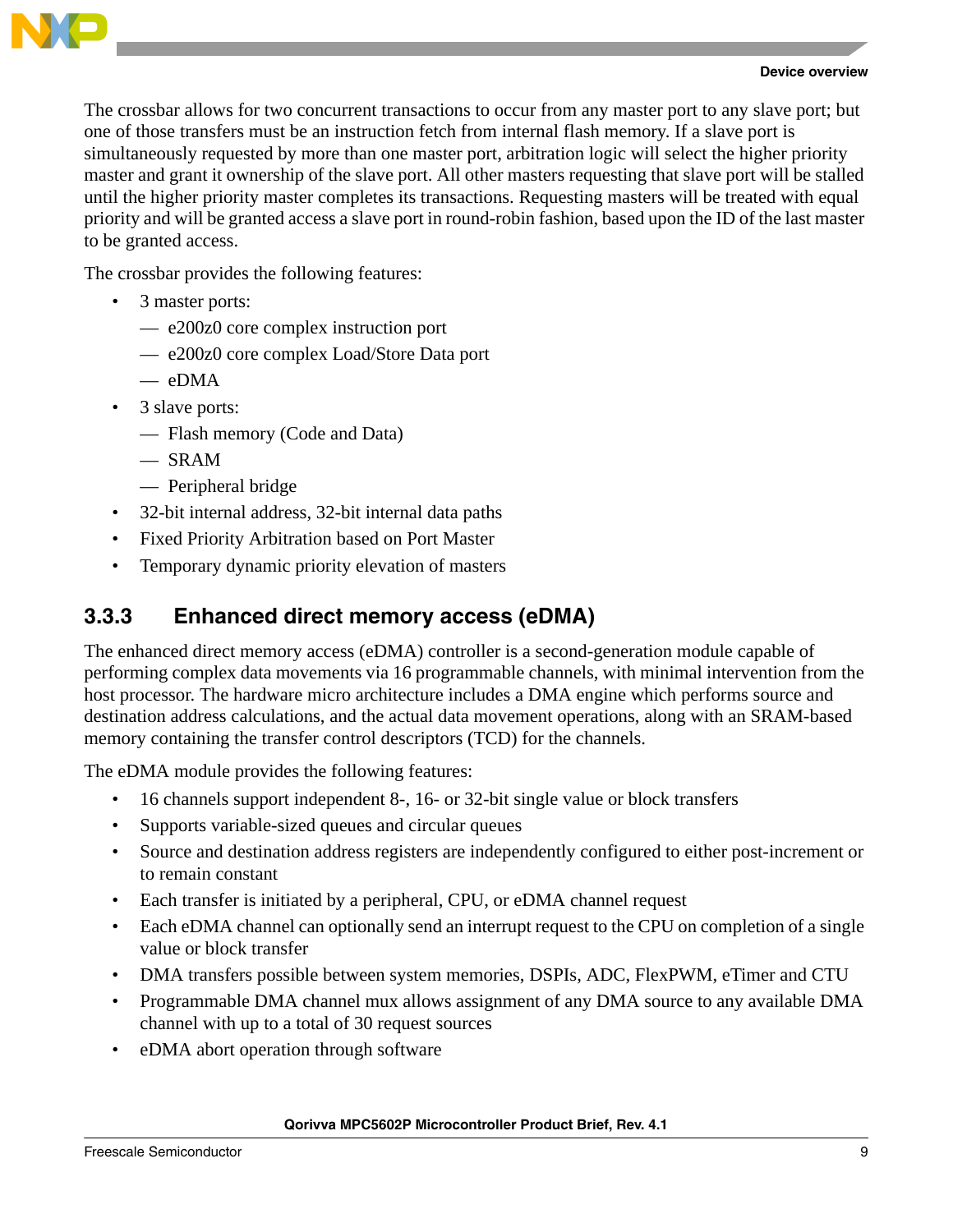

### **3.3.4 Flash memory**

The MPC5602P provides 320 KB of programmable, non-volatile, flash memory. The non-volatile memory (NVM) can be used for instruction and/or data storage. The flash memory module is interfaced to the system bus by a dedicated flash memory controller. It supports a 32-bit data bus width at the system bus port, and a 128-bit read data interface to flash memory. The module contains a 4-entry,  $4 \times 128$ -bit prefetch buffers. Prefetch buffer hits allow no-wait responses. Normal flash memory array accesses are registered and are forwarded to the system bus on the following cycle, incurring 2 wait-states.

The flash memory module provides the following features:

- 320 KB flash memory
	- $-6$  blocks (32 KB + 2×16 KB + 32 KB + 32 KB + 128 KB) code flash memory
	- $-4$  blocks (16 KB + 16 KB + 16 KB + 16 KB) data flash memory
	- Full Read-While-Write (RWW) capability between code flash memory and data flash memory
- Four 128-bit wide prefetch buffers to provide single cycle in-line accesses (prefetch buffers can be configured to prefetch code or data or both)
- Typical flash memory access time: no wait-state for buffer hits, 2 wait-states for page buffer miss at 64 MHz
- Hardware managed flash memory writes handled by 32-bit RISC Krypton engine
- Hardware and software configurable read and write access protections on a per-master basis
- Configurable access timing allowing use in a wide range of system frequencies
- Multiple-mapping support and mapping-based block access timing (up to 31 additional cycles) allowing use for emulation of other memory types
- Software programmable block program/erase restriction control
- Erase of selected block $(s)$
- Read page sizes
	- Code flash memory: 128 bits (4 words)
	- Data flash memory: 32 bits (1 word)
- ECC with single-bit correction, double-bit detection for data integrity
	- Code flash memory: 64-bit ECC
	- Data flash memory: 32-bit ECC
- Embedded hardware program and erase algorithm
- Erase suspend and program abort
- Censorship protection scheme to prevent flash memory content visibility
- Hardware support for EEPROM emulation

#### **3.3.5 Static random access memory (SRAM)**

The MPC5602P SRAM module provides a general-purpose memory of up to 20 KB.

ECC handling is done on a 32-bit boundary and is completely software compatible with MPC55xx family devices containing an e200z6 core and 64-bit wide ECC.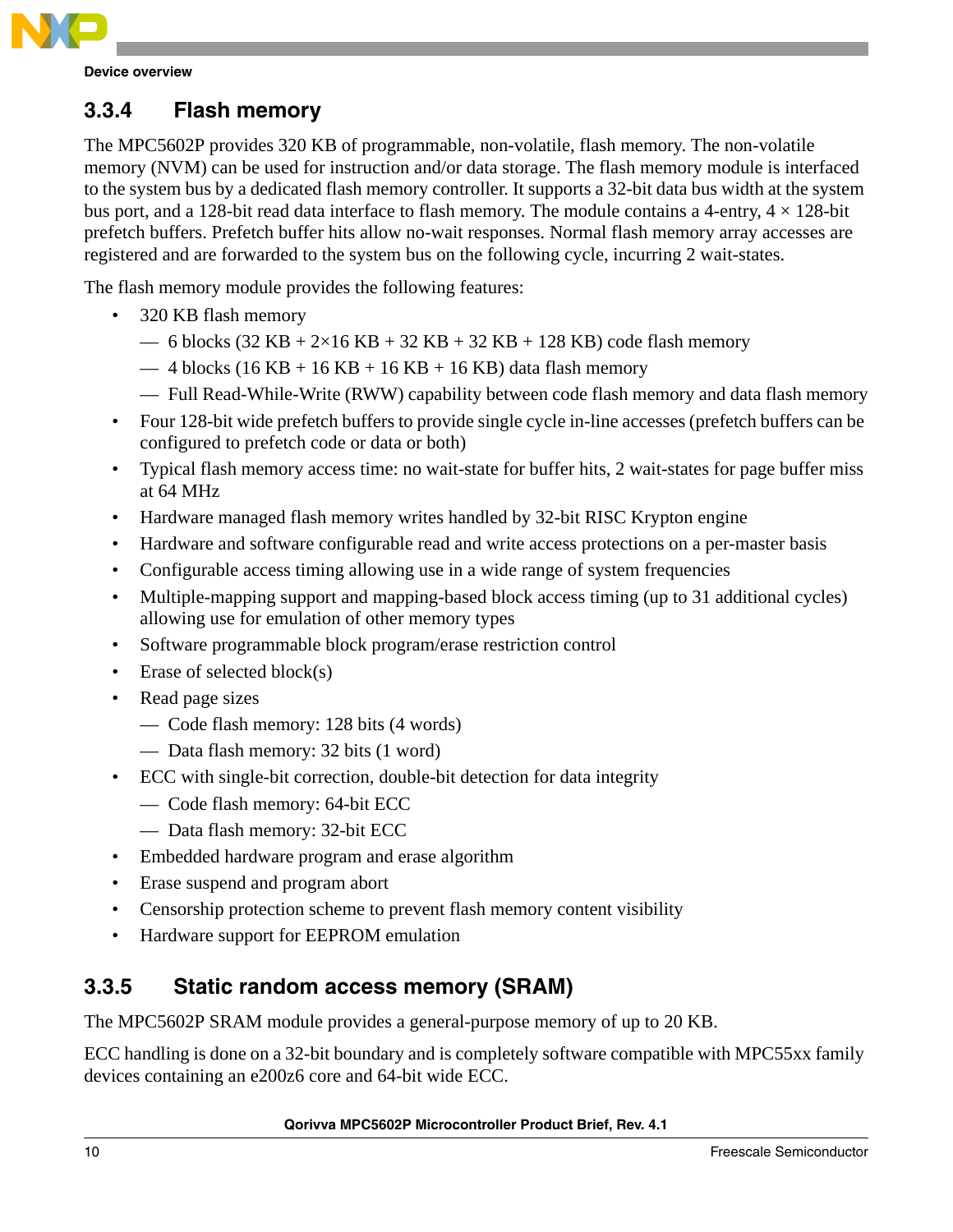

The SRAM module provides the following features:

- Supports read/write accesses mapped to the SRAM from any master
- Up to 20 KB general purpose SRAM
- Supports byte (8-bit), half word (16-bit), and word (32-bit) writes for optimal use of memory
- Typical SRAM access time: no wait-state for reads and 32-bit writes; 1 wait-state for 8- and 16-bit writes if back-to-back with a read to same memory block

#### **3.3.6 Interrupt controller (INTC)**

The interrupt controller (INTC) provides priority-based preemptive scheduling of interrupt requests, suitable for statically scheduled hard real-time systems. The INTC allows the interrupt request servicing of 120 interrupt sources.

For high-priority interrupt requests, the time from the assertion of the interrupt request by the peripheral to the execution of the interrupt service routine (ISR) by the processor has been minimized. The INTC provides a unique vector for each interrupt request source for quick determination of which ISR has to be executed. It also provides a wide number of priorities so that lower priority ISRs do not delay the execution of higher priority ISRs. To allow the appropriate priorities for each source of interrupt request, the priority of each interrupt request is software configurable.

When multiple tasks share a resource, coherent accesses to that resource need to be supported. The INTC supports the priority ceiling protocol (PCP) for coherent accesses. By providing a modifiable priority mask, the priority can be raised temporarily so that all tasks which share the same resource can not preempt each other.

The INTC provides the following features:

- Unique 9-bit vector for each separate interrupt source
- 8 software triggerable interrupt sources
- 16 priority levels with fixed hardware arbitration within priority levels for each interrupt source
- Ability to modify the ISR or task priority: modifying the priority can be used to implement the priority ceiling protocol for accessing shared resources.
- 1 external high priority interrupt (NMI) directly accessing the main core and I/O processor (IOP) critical interrupt mechanism

#### **3.3.7 System status and configuration module (SSCM)**

The system status and configuration module (SSCM) provides central device functionality.

The SSCM includes these features:

- System configuration and status
	- Memory sizes/status
	- Device mode and security status
	- Determine boot vector
	- Search code flash for bootable sector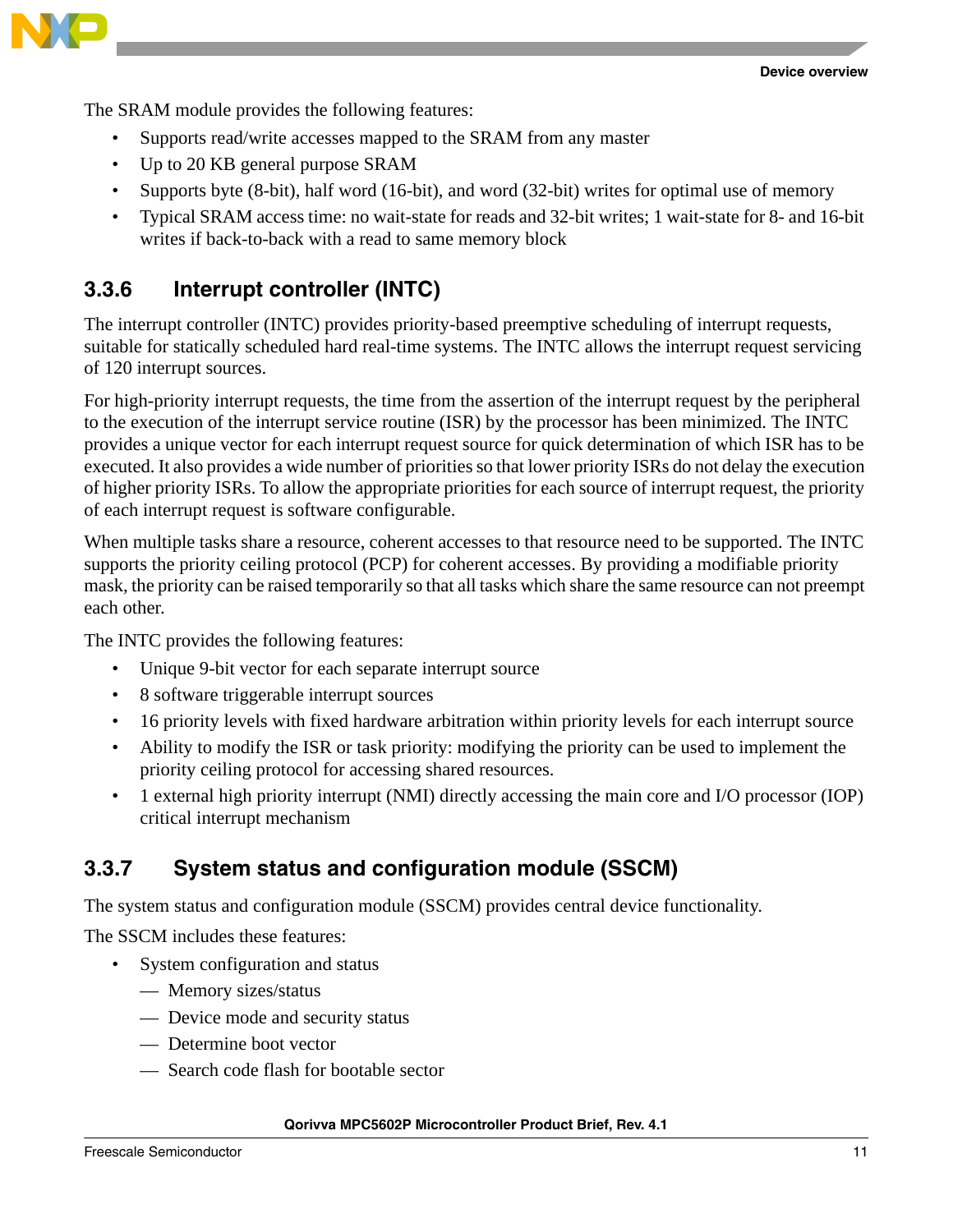

- DMA status
- Debug status port enable and selection
- Bus and peripheral abort enable/disable

### **3.3.8 System clocks and clock generation**

The following list summarizes the system clock and clock generation on the MPC5602P:

- Lock detect circuitry continuously monitors lock status
- Loss of clock (LOC) detection for PLL outputs
- Programmable output clock divider  $(\div 1, \div 2, \div 4, \div 8)$
- FlexPWM module and eTimer module running at the same frequency as the e200z0h core
- Internal 16 MHz RC oscillator for rapid start-up and safe mode: supports frequency trimming by user application

### **3.3.9 Frequency-modulated phase-locked loop (FMPLL)**

The FMPLL allows the user to generate high speed system clocks from a 4–40 MHz input clock. Further, the FMPLL supports programmable frequency modulation of the system clock. The PLL multiplication factor, output clock divider ratio are all software configurable.

The FMPLL has the following major features:

- Input clock frequency:  $4-40$  MHz
- Maximum output frequency: 64 MHz
- Voltage controlled oscillator (VCO) in the range from 256 MHz to 512 MHz
- Reduced frequency divider (RFD) for reduced frequency operation without forcing the FMPLL to relock
- Modulation enabled/disabled through software
- Triangle wave modulation
- Programmable modulation depth  $(\pm 0.25\%$  to  $\pm 4\%$  deviation from center frequency): programmable modulation frequency dependent on reference frequency
- Self-clocked mode (SCM) operation

#### **3.3.10 Main oscillator**

The main oscillator provides these features:

- Input frequency range: 4–40 MHz
- Crystal input mode or oscillator input mode
- PLL reference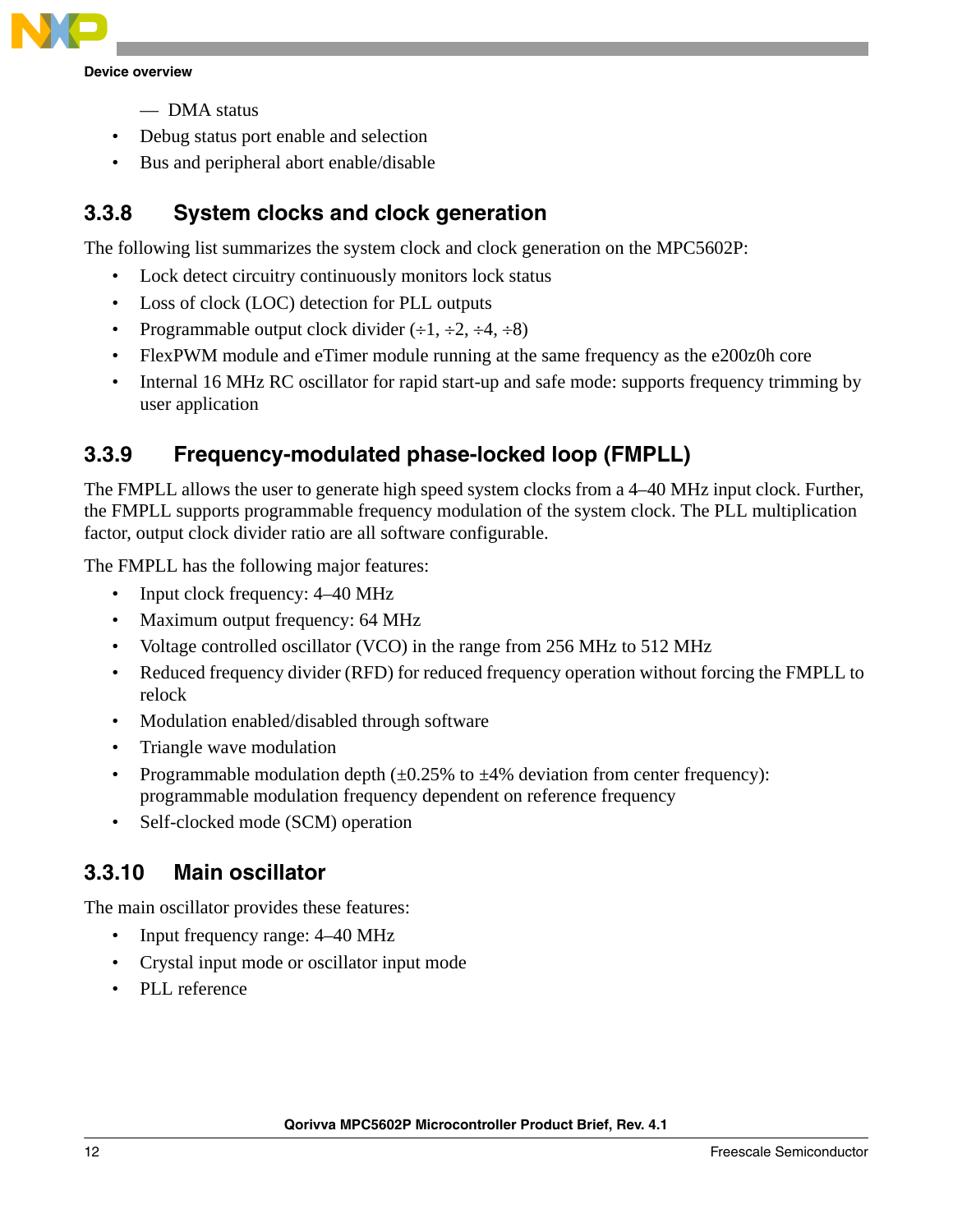



#### **3.3.11 Internal RC oscillator**

This device has an RC ladder phase-shift oscillator. The architecture uses constant current charging of a capacitor. The voltage at the capacitor is compared by the stable bandgap reference voltage.

The RC oscillator provides these features:

- Nominal frequency 16 MHz
- $\cdot$   $\pm$  5% variation over voltage and temperature after process trim
- Clock output of the RC oscillator serves as system clock source in case loss of lock or loss of clock is detected by the PLL
- RC oscillator is used as the default system clock during startup

### **3.3.12 Periodic interrupt timer (PIT)**

The PIT module implements these features:

- 4 general-purpose interrupt timers
- 32-bit counter resolution
- Clocked by system clock frequency
- Each channel usable as trigger for a DMA request

### **3.3.13 System timer module (STM)**

The STM implements these features:

- One 32-bit up counter with 8-bit prescaler
- Four 32-bit compare channels
- Independent interrupt source for each channel
- Counter can be stopped in debug mode

### **3.3.14 Software watchdog timer (SWT)**

The SWT has the following features:

- 32-bit time-out register to set the time-out period
- Programmable selection of window mode or regular servicing
- Programmable selection of reset or interrupt on an initial time-out
- Master access protection
- Hard and soft configuration lock bits
- Reset configuration inputs allow timer to be enabled out of reset

### **3.3.15 Fault collection unit (FCU)**

The FCU provides an independent fault reporting mechanism even in case the CPU is misbehaving.

The FCU module has the following features: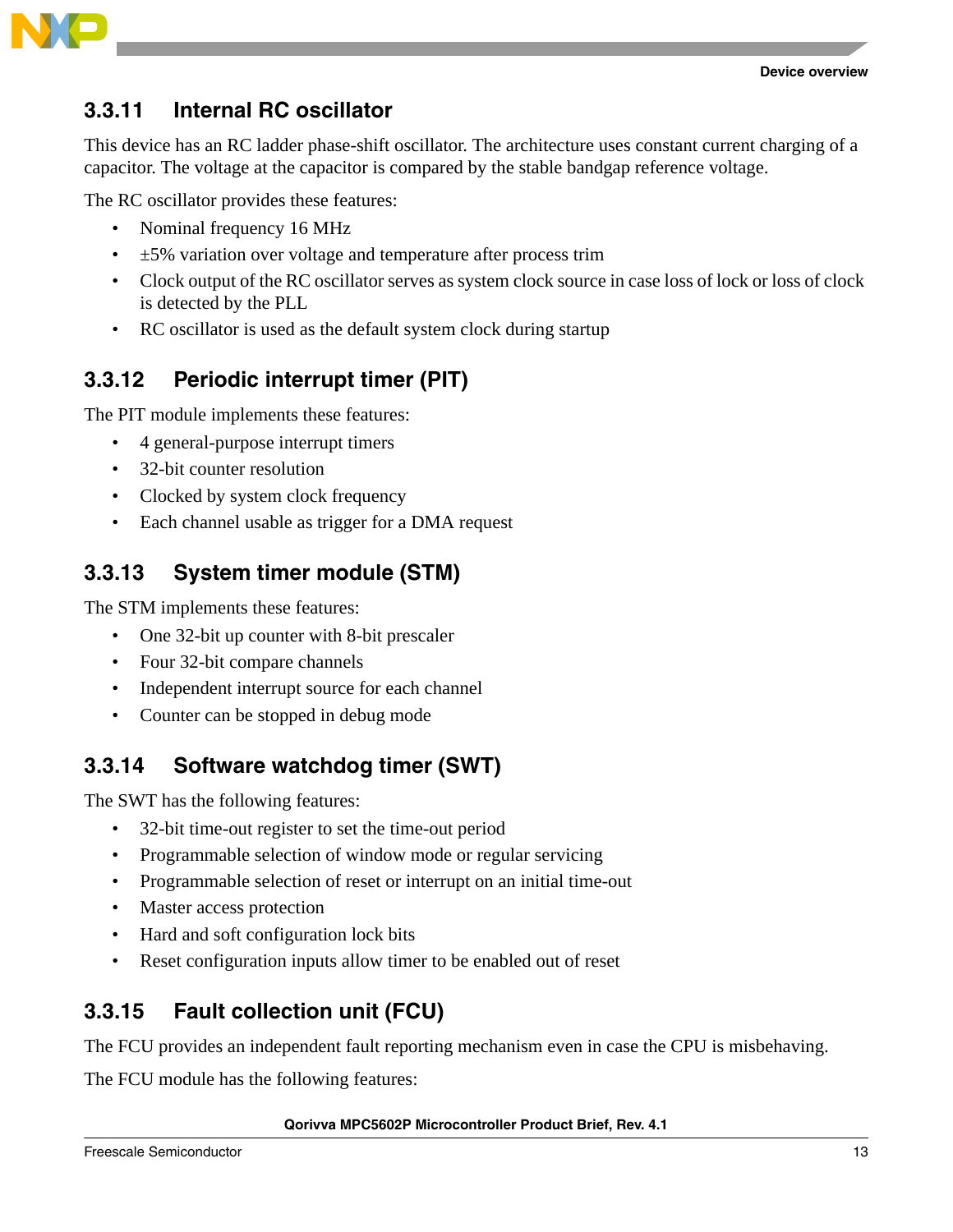

- FCU status register reporting the device status
- Continuous monitoring of critical fault signals
- User selection of critical signals from different fault sources inside the device
- Critical fault events trigger 2 external pins (user selected signal protocol) that can be used externally to reset the device and/or other circuitry (for example, a safety relay)
- Faults are latched into a register

### **3.3.16 System integration unit – Lite (SIUL)**

The MPC5602P SIUL controls MCU pad configuration, external interrupt, general purpose I/O (GPIO), and internal peripheral multiplexing.

The pad configuration block controls the static electrical characteristics of I/O pins. The GPIO block provides uniform and discrete input/output control of the I/O pins of the MCU.

The SIUL provides the following features:

- Centralized general purpose input output (GPIO) control of up to 49 input/output pins and 16 analog input only pads (package dependent)
- All GPIO pins can be independently configured to support pull-up, pull-down, or no pull
- Reading and writing to GPIO supported both as individual pins and 16-bit wide ports
- All peripheral pins, except ADC channels, can be alternatively configured as both general purpose input or output pins
- ADC channels support alternative configuration as general purpose inputs
- Direct readback of the pin value is supported on all pins through the SIUL
- Configurable digital input filter that can be applied to some general purpose input pins for noise elimination
- Up to 4 internal functions can be multiplexed onto 1 pin

#### **3.3.17 Boot and censorship**

Different booting modes are available in the MPC5602P: booting from internal flash memory and booting via a serial link.

The default booting scheme uses the internal flash memory (an internal pull-down resistor is used to select this mode). Optionally, the user can boot via FlexCAN or LINFlex (using the boot assist module software).

A censorship scheme is provided to protect the content of the flash memory and offer increased security for the entire device.

A password mechanism is designed to grant the legitimate user access to the non-volatile memory.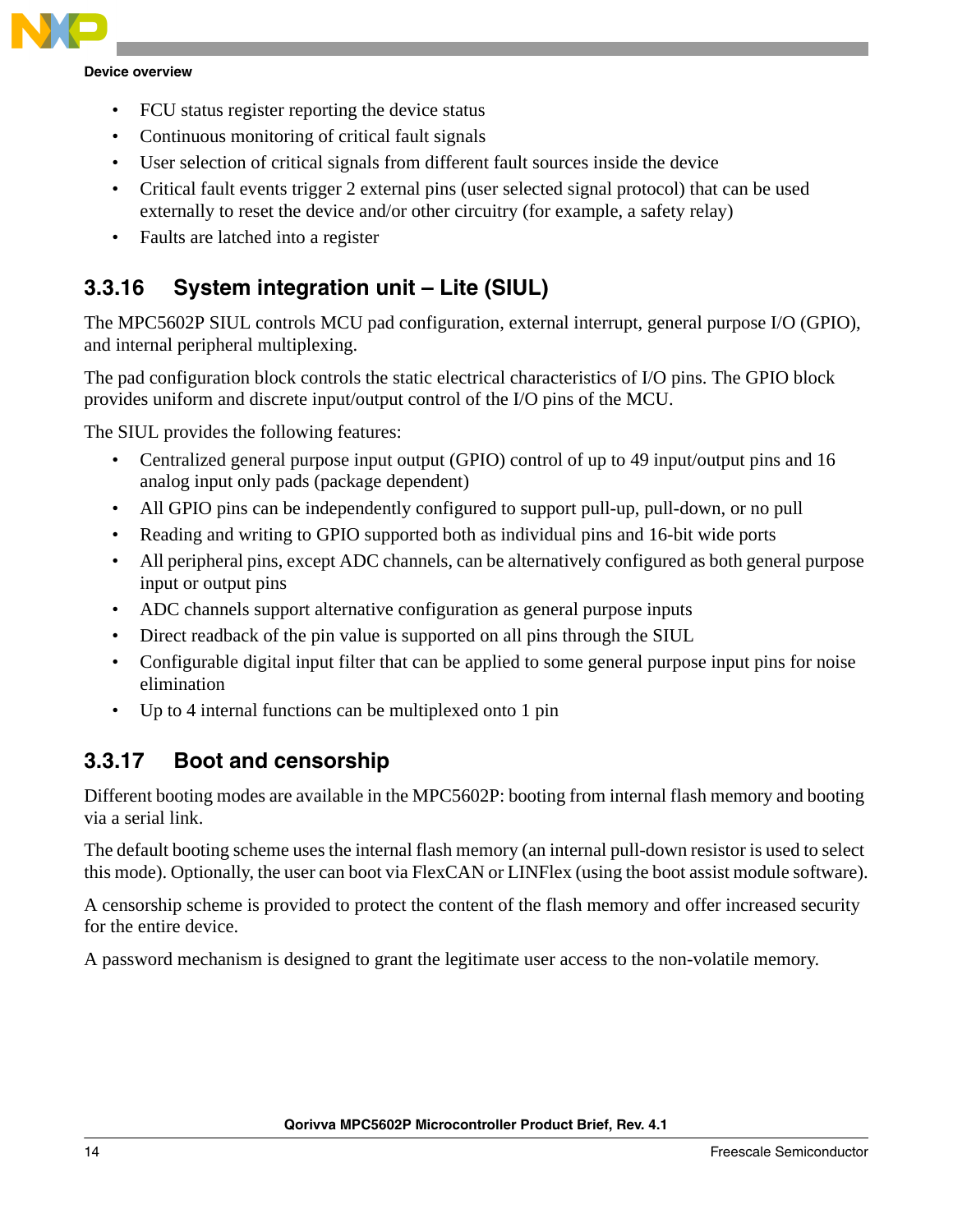



#### **3.3.17.1 Boot assist module (BAM)**

The BAM is a block of read-only memory that is programmed once and is identical for all MPC560xP devices that are based on the e200z0h core. The BAM program is executed every time the device is powered on if the alternate boot mode has been selected by the user.

The BAM provides the following features:

- Serial bootloading via FlexCAN or LINFlex
- BAM can accept a password via the used serial communication channel to grant the legitimate user access to the non-volatile memory

#### **3.3.18 Error correction status module (ECSM)**

The ECSM provides a myriad of miscellaneous control functions regarding program-visible information about the platform configuration and revision levels, a reset status register, a software watchdog timer, wakeup control for exiting sleep modes, and information on platform memory errors reported by error-correcting codes and/or generic access error information for certain processor cores.

The Error Correction Status Module supports a number of miscellaneous control functions for the platform. The ECSM includes these features:

- Registers for capturing information on platform memory errors if error-correcting codes (ECC) are implemented
- For test purposes, optional registers to specify the generation of double-bit memory errors are enabled on the MPC5602P.

The sources of the ECC errors are:

- Flash memory
- SRAM

### **3.3.19 Peripheral bridge (PBRIDGE)**

The PBRIDGE implements the following features:

- Duplicated periphery
- Master access privilege level per peripheral (per master: read access enable; write access enable)
- Write buffering for peripherals
- Checker applied on PBRIDGE output toward periphery
- Byte endianess swap capability

### **3.3.20 Controller area network (FlexCAN)**

The MPC5602P MCU contains one controller area network (FlexCAN) module. This module is a communication controller implementing the CAN protocol according to Bosch Specification version 2.0B. The CAN protocol was designed to be used primarily as a vehicle serial data bus, meeting the specific requirements of this field: real-time processing, reliable operation in the EMI environment of a vehicle, cost-effectiveness and required bandwidth. FlexCAN module contains 32 message buffers.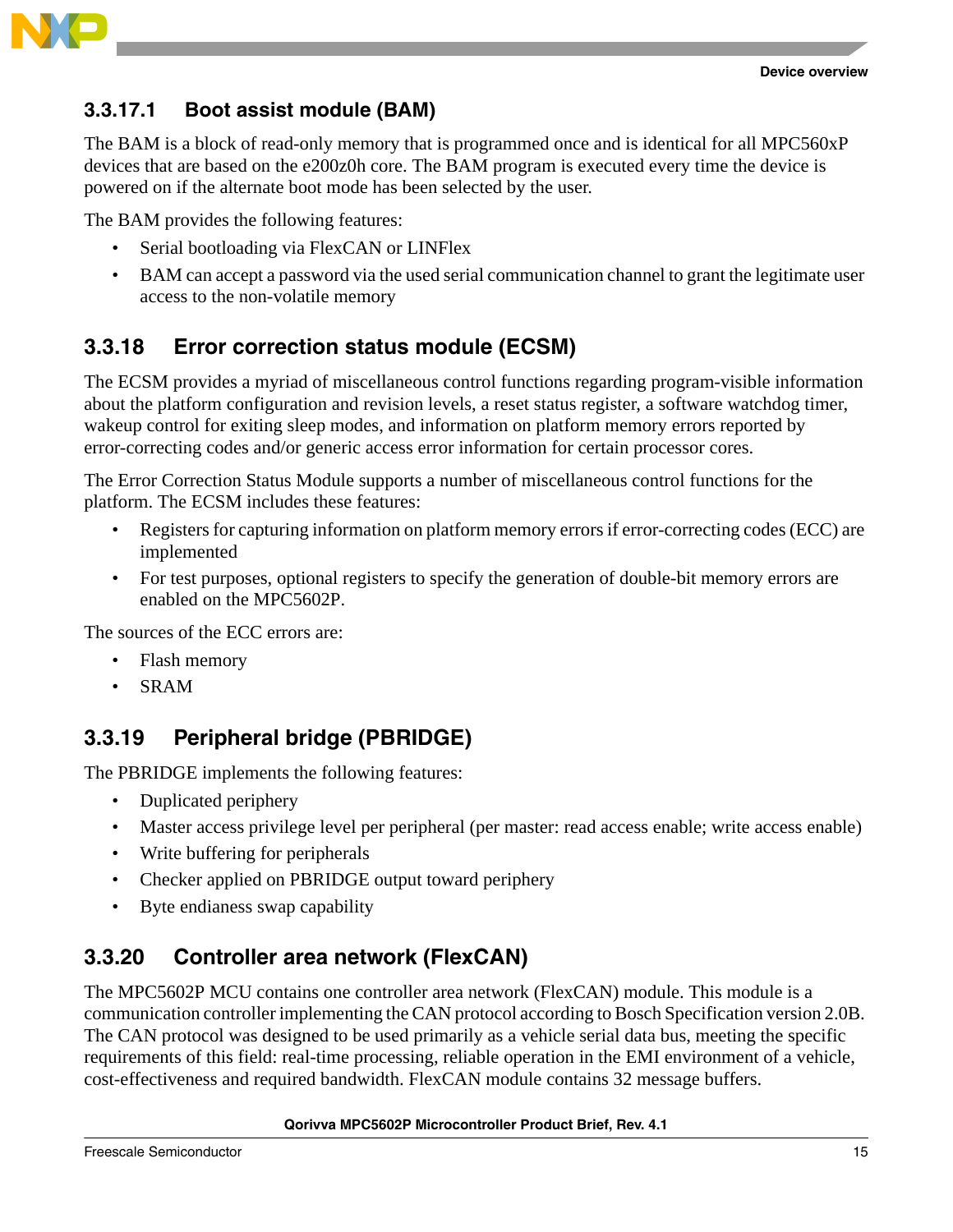

The FlexCAN module provides the following features:

- Full implementation of the CAN protocol specification, version 2.0B
	- Standard data and remote frames
	- Extended data and remote frames
	- Up to 8-bytes data length
	- Programmable bit rate up to 1 Mbit/s
- 32 message buffers of up to 8-bytes data length
- Each message buffer configurable as Rx or Tx, all supporting standard and extended messages
- Programmable loop-back mode supporting self-test operation
- 3 programmable mask registers
- Programmable transmit-first scheme: lowest ID or lowest buffer number
- Time stamp based on 16-bit free-running timer
- Global network time, synchronized by a specific message
- Maskable interrupts
- Independent of the transmission medium (an external transceiver is assumed)
- High immunity to EMI
- Short latency time due to an arbitration scheme for high-priority messages
- Transmit features
	- Supports configuration of multiple mailboxes to form message queues of scalable depth
	- Arbitration scheme according to message ID or message buffer number
	- Internal arbitration to guarantee no inner or outer priority inversion
	- Transmit abort procedure and notification
- Receive features
	- Individual programmable filters for each mailbox
	- 8 mailboxes configurable as a 6-entry receive FIFO
	- 8 programmable acceptance filters for receive FIFO
- Programmable clock source
	- System clock
	- Direct oscillator clock to avoid PLL jitter

### **3.3.21 Safety port (FlexCAN)**

The MPC5602P MCU has a second CAN controller synthesized to run at high bit rates to be used as a safety port. The CAN module of the safety port provides the following features:

- Identical to the FlexCAN module
- Bit rate up to 8 Mbit/s at 64 MHz CPU clock using direct connection between CAN modules (no physical transceiver required)
- 32 message buffers of up to 8-bytes data length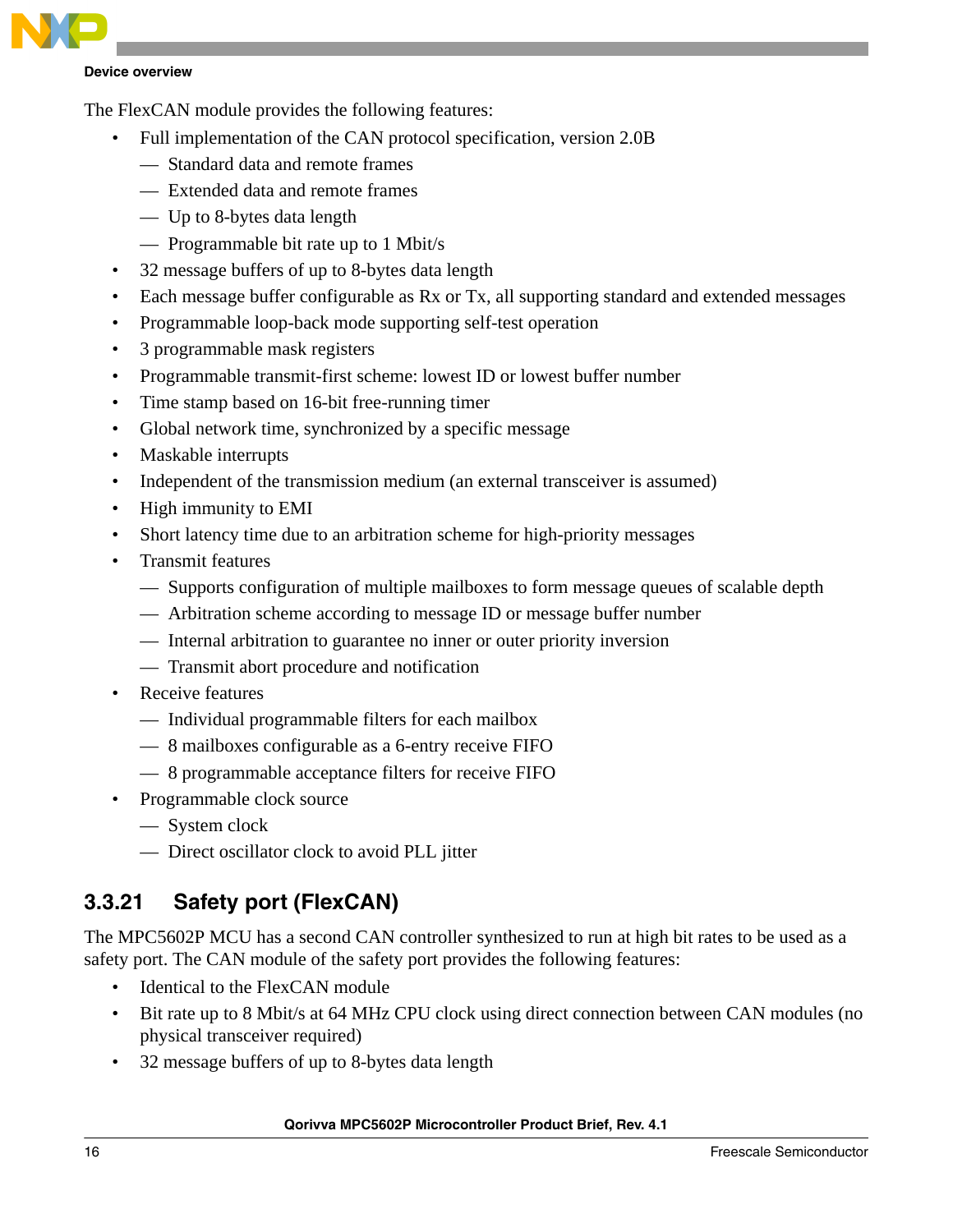

• Can be used as a second independent CAN module

#### **3.3.22 Serial communication interface module (LINFlex)**

The LINFlex (local interconnect network flexible) on the MPC5602P features the following:

- Supports LIN Master mode (both instances), LIN Slave mode (only one instance) and UART mode
- LIN state machine compliant to LIN1.3, 2.0 and 2.1 specifications
- Handles LIN frame transmission and reception without CPU intervention
- LIN features
	- Autonomous LIN frame handling
	- Message buffer to store Identifier and up to 8 data bytes
	- Supports message length of up to 64 bytes
	- Detection and flagging of LIN errors (sync field, delimiter, ID parity, bit framing, checksum and time-out)
	- Classic or extended checksum calculation
	- Configurable Break duration of up to 36-bit times
	- Programmable baud rate prescalers (13-bit mantissa, 4-bit fractional)
	- Diagnostic features: Loop back; Self Test; LIN bus stuck dominant detection
	- Interrupt-driven operation with 16 interrupt sources
- LIN slave mode features
	- Autonomous LIN header handling
	- Autonomous LIN response handling
	- Optional discarding of irrelevant LIN responses using ID filter
- UART mode
	- Full-duplex operation
	- Standard non return-to-zero (NRZ) mark/space format
	- Data buffers with 4-byte receive, 4-byte transmit
	- Configurable word length (8-bit or 9-bit words)
	- Error detection and flagging
	- Parity, Noise and Framing errors
	- Interrupt-driven operation with four interrupt sources
	- Separate transmitter and receiver CPU interrupt sources
	- 16-bit programmable baud-rate modulus counter and 16-bit fractional
	- 2 receiver wake-up methods

#### **3.3.23 Deserial serial peripheral interface (DSPI)**

The deserial serial peripheral interface (DSPI) module provides a synchronous serial interface for communication between the MPC5602P MCU and external devices.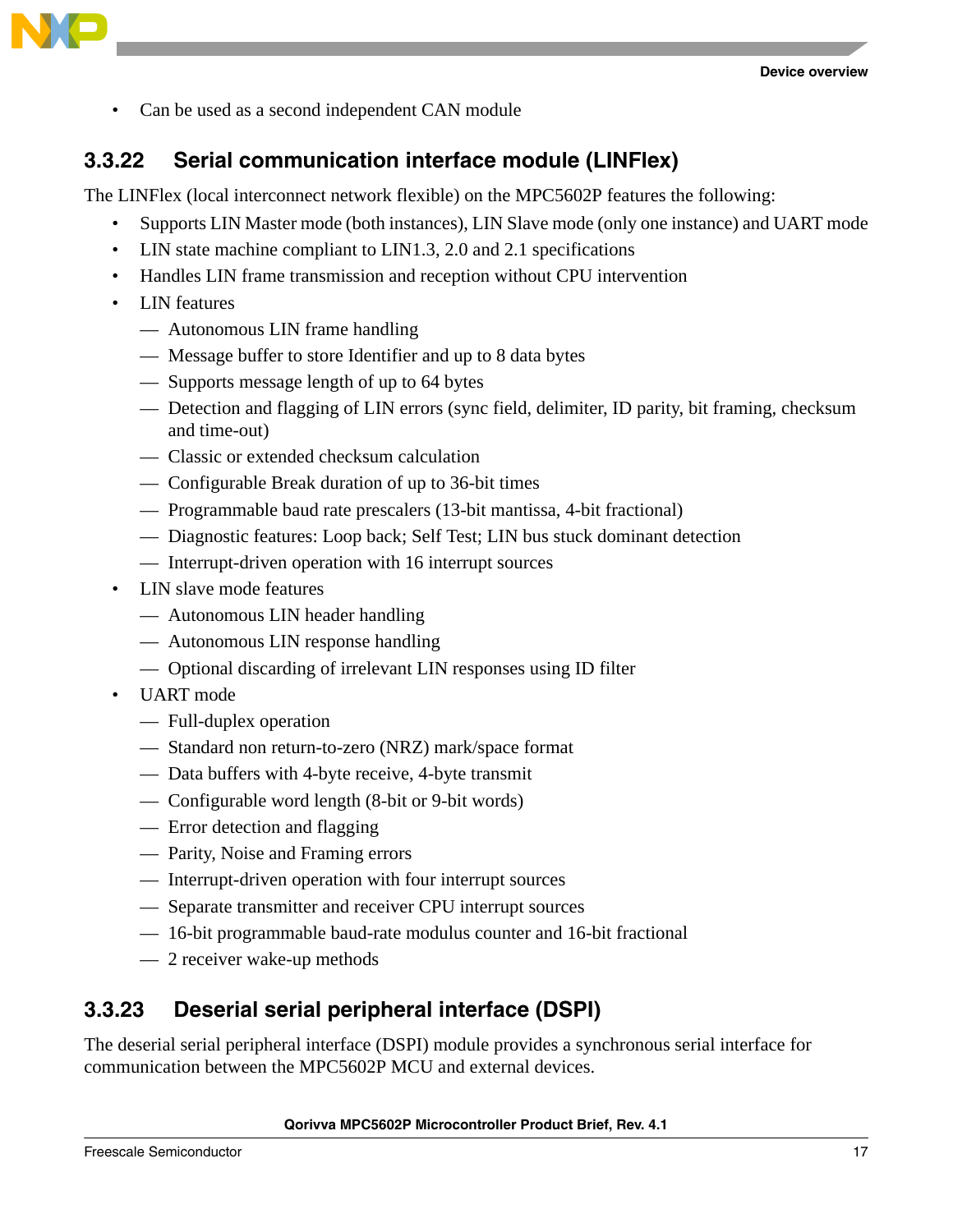

The DSPI modules provide these features:

- Full duplex, synchronous transfers
- Master or slave operation
- Programmable master bit rates
- Programmable clock polarity and phase
- End-of-transmission interrupt flag
- Programmable transfer baud rate
- Programmable data frames from 4 to 16 bits
- Up to 8 chip select lines available:
	- $-8$  on DSPI  $0$
	- 4 both on DSPI\_1 and DSPI\_2
- 8 clock and transfer attributes registers
- Chip select strobe available as alternate function on one of the chip select pins for deglitching
- FIFOs for buffering up to 4 transfers on the transmit and receive side
- Queueing operation possible through use of the I/O processor or eDMA
- General purpose I/O functionality on pins when not used for SPI

#### **3.3.24 Pulse width modulator (FlexPWM)**

The pulse width modulator module (PWM) contains four PWM submodules each of which is set up to control a single half-bridge power stage. There are also three fault channels.

This PWM is capable of controlling most motor types: AC induction motors (ACIM), permanent magnet AC motors (PMAC), both brushless (BLDC) and brush DC motors (BDC), switched (SRM) and variable reluctance motors (VRM), and stepper motors.

The FlexPWM block implements the following features:

- 16 bits of resolution for center, edge-aligned, and asymmetrical PWMs
- Clock frequency same as the one used for the e200z0h core
- PWM outputs can operate as complementary pairs or independent channels
- Can accept signed numbers for PWM generation
- Independent control of both edges of each PWM output
- Synchronization to external hardware or other PWM supported
- Double buffered PWM registers
	- Integral reload rates from 1 to 16
	- Half cycle reload capability
- Multiple ADC trigger events can be generated per PWM cycle via hardware
- Write protection for critical registers
- Fault inputs can be assigned to control multiple PWM outputs
- Programmable filters for fault inputs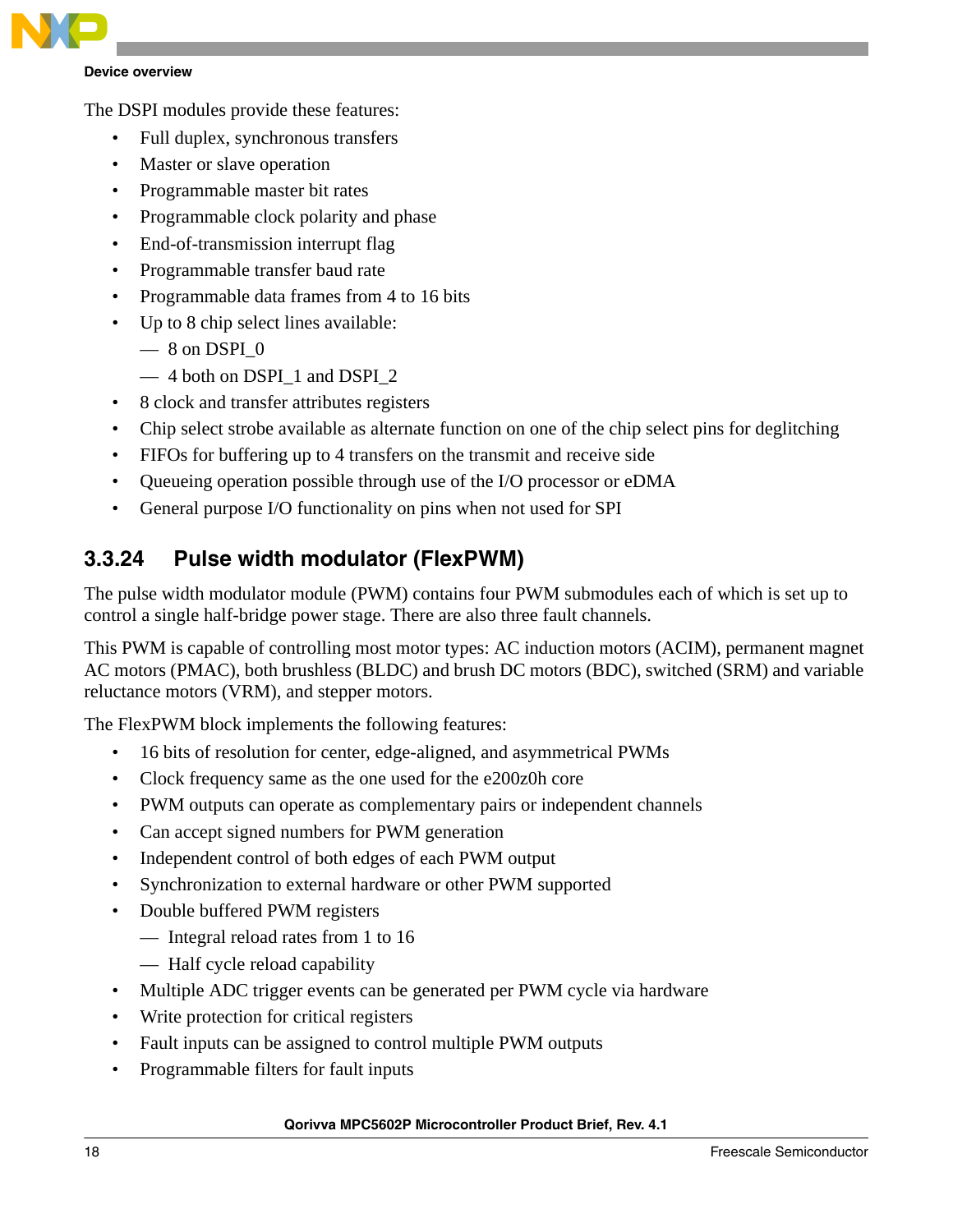



- Independently programmable PWM output polarity
- Independent top and bottom deadtime insertion
- Each complementary pair can operate with its own PWM frequency and deadtime values
- Individual software-control for each PWM output
- All outputs can be programmed to change simultaneously via a "Force Out" event
- PWMX pin can optionally output a third PWM signal from each submodule
- Channels not used for PWM generation can be used for buffered output compare functions
- eDMA support with automatic reload
- 2 fault inputs
- Capture capability for PWMA, PWMB, and PWMX channels not supported

#### **3.3.25 eTimer**

Six 16-bit general purpose up/down timer/counter units per module are implemented with the following features:

- Clock frequency same as the one used for the e200z0h core
- Individual channel capability
	- Input capture trigger
	- Output compare
	- Double buffer (to capture rising edge and falling edge)
	- Separate prescaler for each counter
	- Selectable clock source
	- 0–100% pulse measurement
	- Rotation direction flag (quad decoder mode)
- Maximum count rate equals peripheral clock for external event counting and internal clock counting
- Counters are:
	- Cascadable
	- Preloadable
- Programmable count modulo
- Quadrature decode capabilities
- Counters can share available input pins
- Count once or repeatedly
- Pins available as GPIO when timer functionality not in use

#### **3.3.26 Analog-to-digital converter (ADC) module**

The ADC module provides the following features:

Analog part: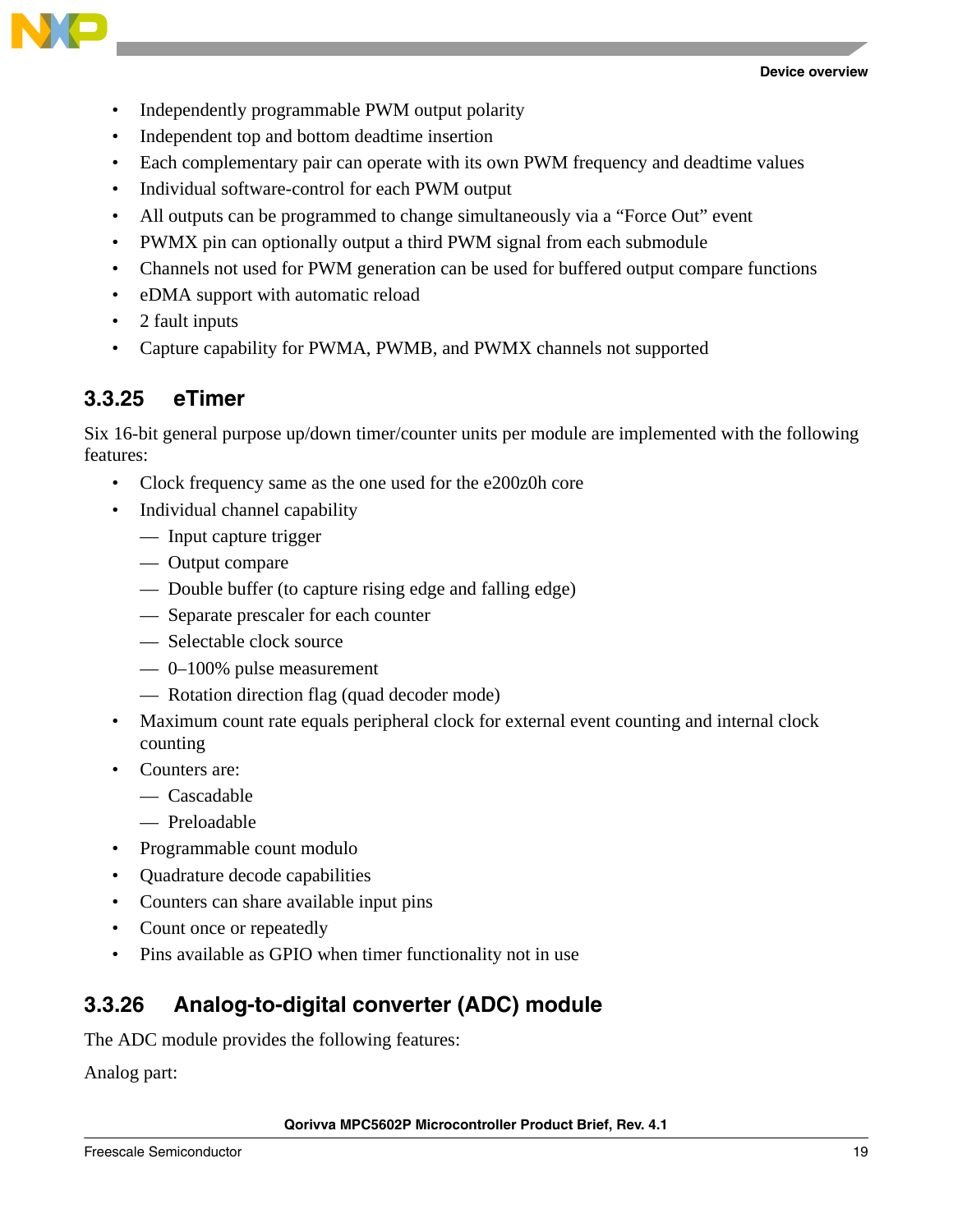

- 1 on-chip analog-to-digital converter
- 10-bit AD resolution
- 1 sample and hold unit
- Conversion time, including sampling time, less than 1 µs (at full precision)
- Typical sampling time is 150 ns minimum (at full precision)
- $DNL/INI + 1LSB$
- $TUE < 1.5$  LSB
- Single-ended input signal in the range from 0 to 3.3 V/5.0 V
- 3.3 V/5.0 V input reference voltage
- The ADC and its reference can be supplied with a voltage independent from  $V_{DDIO}$
- The ADC supply can be equal or higher than  $V_{DDIO}$
- The ADC supply and the ADC reference are not independent from each other (they are internally bonded to the same pad)
- Sample times of 2 (default), 8, 64 or 128 ADC clock cycles

#### Digital part:

- 16 input channels
- 4 analog watchdogs comparing ADC results against predefined levels (low, high, range) before results are stored in the appropriate ADC result location
- 2 modes of operation: Motor Control mode or Regular mode
- Regular mode features
	- Register based interface with the CPU: control register, status register and 1 result register per channel
	- ADC state machine managing 3 request flows: regular command, hardware injected command and software injected command
	- Selectable priority between software and hardware injected commands
	- DMA compatible interface
- CTU-controlled mode features
	- Triggered mode only
	- 4 independent result queues ( $1\times16$  entries,  $2\times8$  entries,  $1\times4$  entries)
	- Result alignment circuitry (left justified and right justified)
	- 32-bit read mode allows to have channel ID on one of the 16-bit part
	- DMA compatible interfaces

### **3.3.27 Cross triggering unit (CTU)**

The cross triggering unit (CTU) allows automatic generation of ADC conversion requests on user selected conditions without CPU load during the PWM period and with minimized CPU load for dynamic configuration.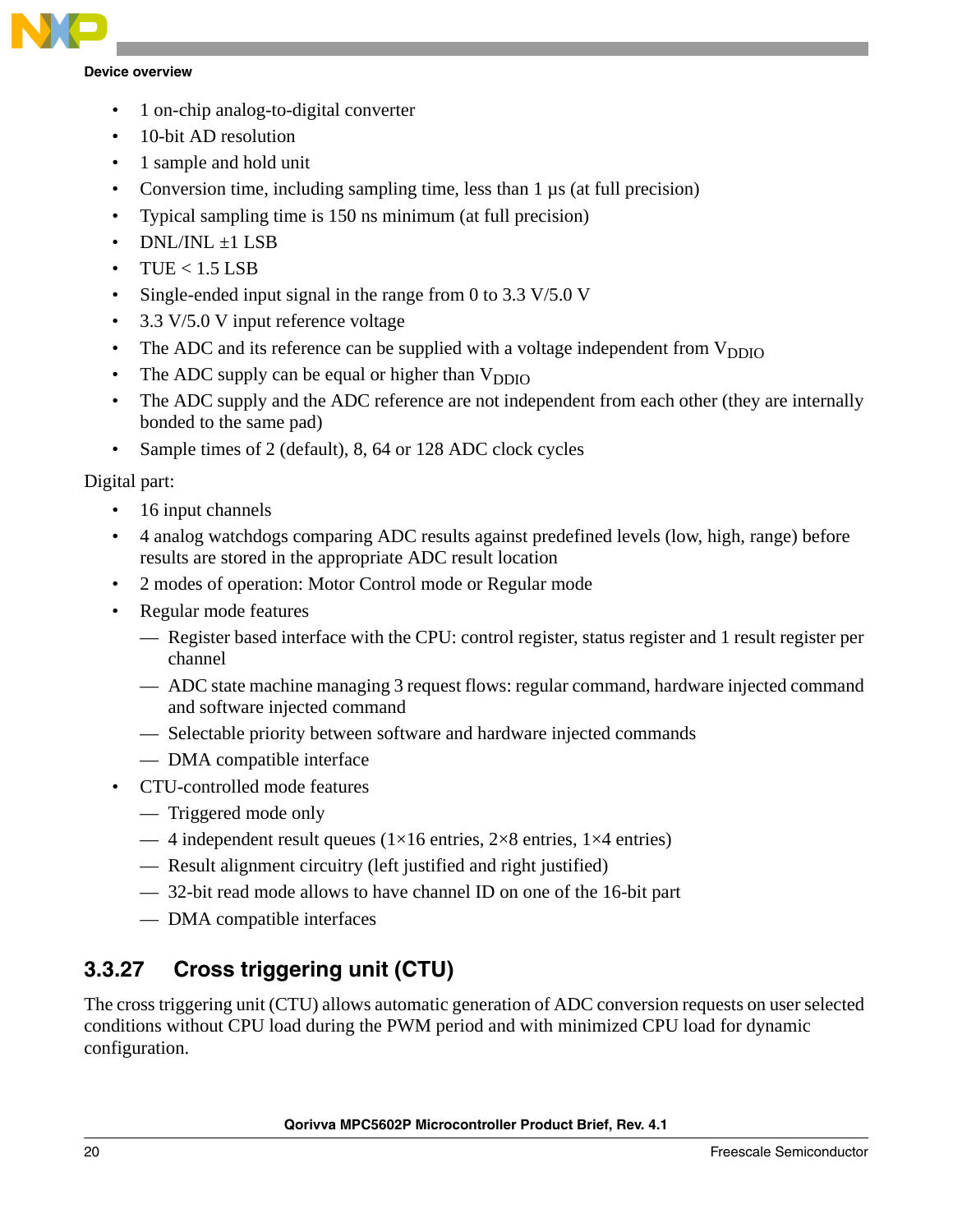

It implements the following features:

- Double buffered trigger generation unit with up to 8 independent triggers generated from external triggers
- Trigger generation unit configurable in sequential mode or in triggered mode
- Each trigger can be appropriately delayed to compensate the delay of external low pass filter
- Double buffered global trigger unit allowing eTimer synchronization and/or ADC command generation
- Double buffered ADC command list pointers to minimize ADC-trigger unit update
- Double buffered ADC conversion command list with up to 24 ADC commands
- Each trigger capable of generating consecutive commands
- ADC conversion command allows to control ADC channel, single or synchronous sampling, independent result queue selection

### **3.3.28 Cyclic redundancy check (CRC)**

The CRC computing unit is dedicated to the computation of CRC off-loading the CPU. The CRC module features:

- Support for CRC-16-CCITT (*x*25 protocol): —  $x^{16} + x^{12} + x^5 + 1$
- Support for CRC-32 (Ethernet protocol): —  $x^{32} + x^{26} + x^{23} + x^{22} + x^{16} + x^{12} + x^{11} + x^{10} + x^8 + x^7 + x^5 + x^4 + x^2 + x + 1$
- Zero wait states for each write/read operations to the CRC\_CFG and CRC\_INP registers at the maximum frequency

### **3.3.29 IEEE 1149.1 JTAG controller**

The JTAG controller (JTAGC) block provides the means to test chip functionality and connectivity while remaining transparent to system logic when not in test mode. All data input to and output from the JTAGC block is communicated in serial format. The JTAGC block is compliant with the IEEE standard.

The JTAG controller provides the following features:

- IEEE test access port (TAP) interface 4 pins (TDI, TMS, TCK, TDO)
- Selectable modes of operation include JTAGC/debug or normal system operation.
- 5-bit instruction register that supports the following IEEE 1149.1-2001 defined instructions:
	- BYPASS
	- IDCODE
	- EXTEST
	- SAMPLE
	- SAMPLE/PRELOAD
- 5-bit instruction register that supports the additional following public instructions:
	- ACCESS\_AUX\_TAP\_NPC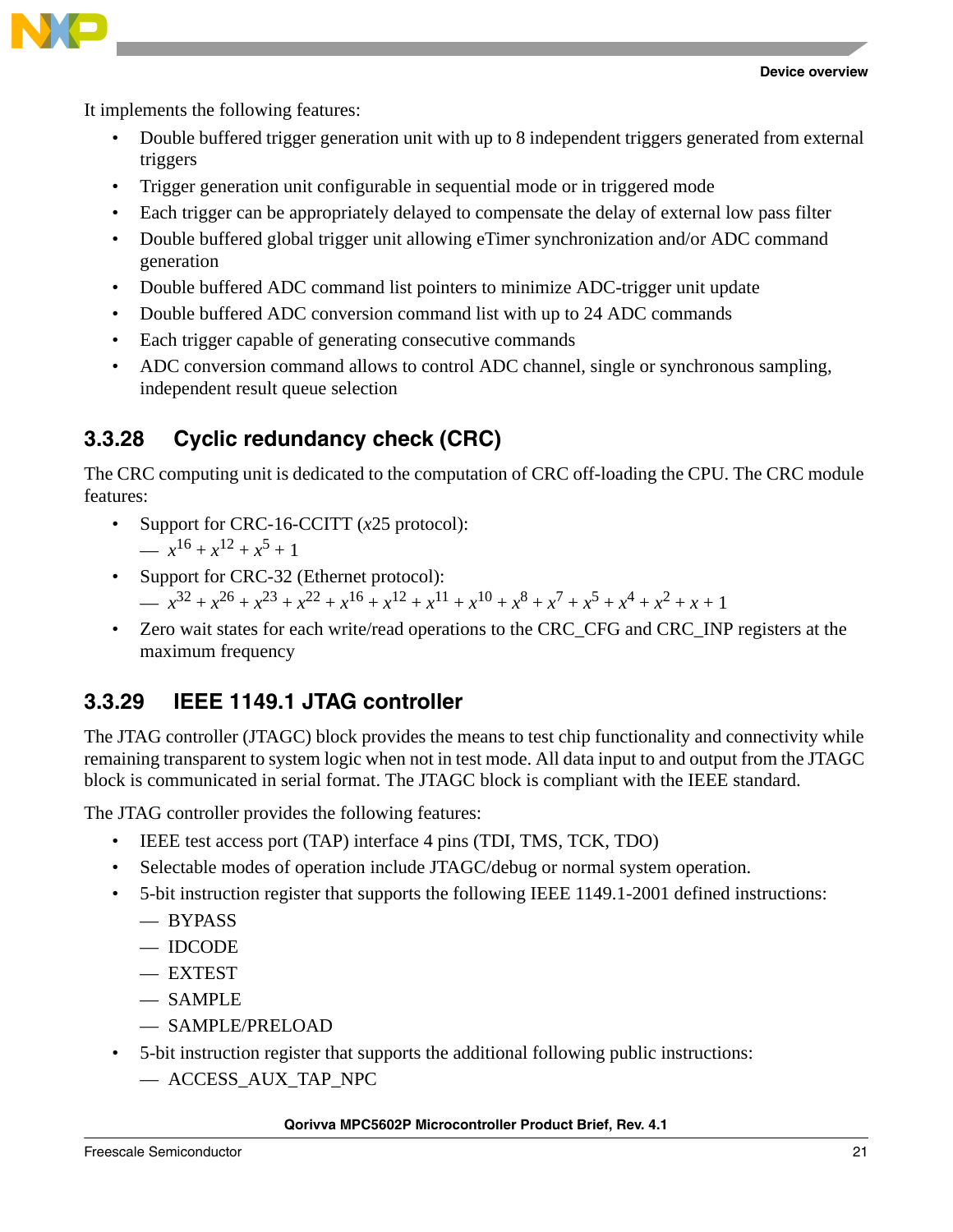

**Application examples**

- ACCESS\_AUX\_TAP\_ONCE
- 3 test data registers:
	- Bypass register
	- Boundary scan register (size parameterized to support a variety of boundary scan chain lengths)
	- Device identification register
- TAP controller state machine that controls the operation of the data registers, instruction register and associated circuitry

### **3.3.30 On-chip voltage regulator (VREG)**

The on-chip voltage regulator module provides the following features:

- Uses external NPN transistor
- Regulates external 3.3 V/5.0 V down to 1.2 V for the core logic
- Low voltage detection on the internal 1.2 V and I/O voltage 3.3 V

## <span id="page-21-0"></span>**4 Application examples**

### <span id="page-21-1"></span>**4.1 Electric power steering**

[Figure 2](#page-22-1) outlines a typical electric power steering application built around the MPC5602P microcontroller.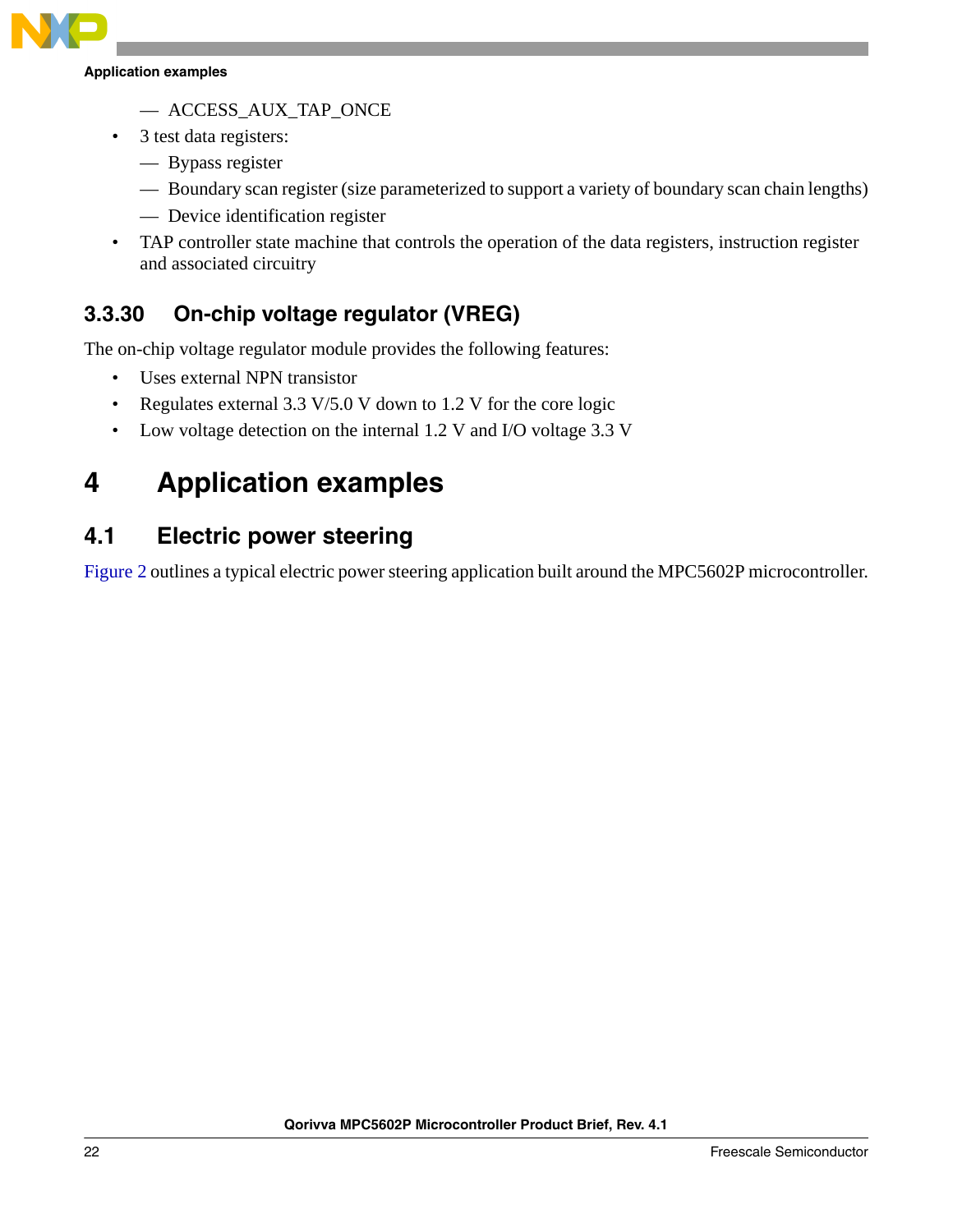

#### **Application examples**



**Figure 2. Electric power steering application**

### <span id="page-22-1"></span><span id="page-22-0"></span>**4.2 Airbag**

[Figure 3](#page-23-2) outlines a typical airbag application built around the MPC5602P microcontroller. The MPC5602P targets low-end airbag applications with typically 2–4 satellites and 6–8 squibs.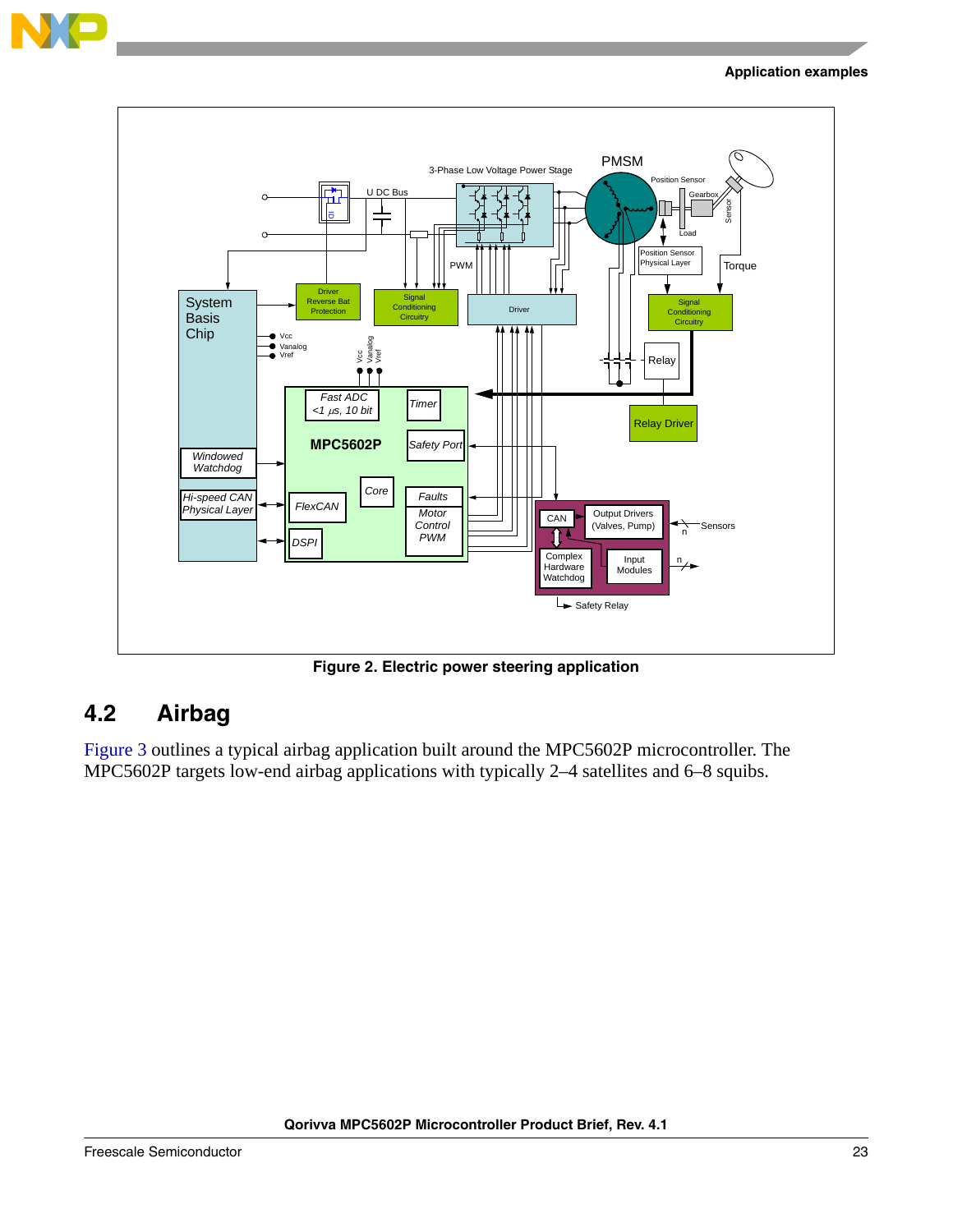

#### **Developer environment**





## <span id="page-23-2"></span><span id="page-23-0"></span>**5 Developer environment**

The MPC5602P family of MCUs supports tools and third-party developers similar to those used for the Freescale MPC5500 product family, offering a widespread, established network of tools and software vendors. It also features a high-performance Nexus debug interface.

The following development support is available:

- Automotive Evaluation Boards (EVB) featuring CAN, LIN interfaces and more
- Compilers
- Debuggers
- JTAG and Nexus interfaces
- Autocode generation tools
- Initialization tools

The following software support is available:

• Core and peripheral self tests

## <span id="page-23-1"></span>**6 Orderable parts**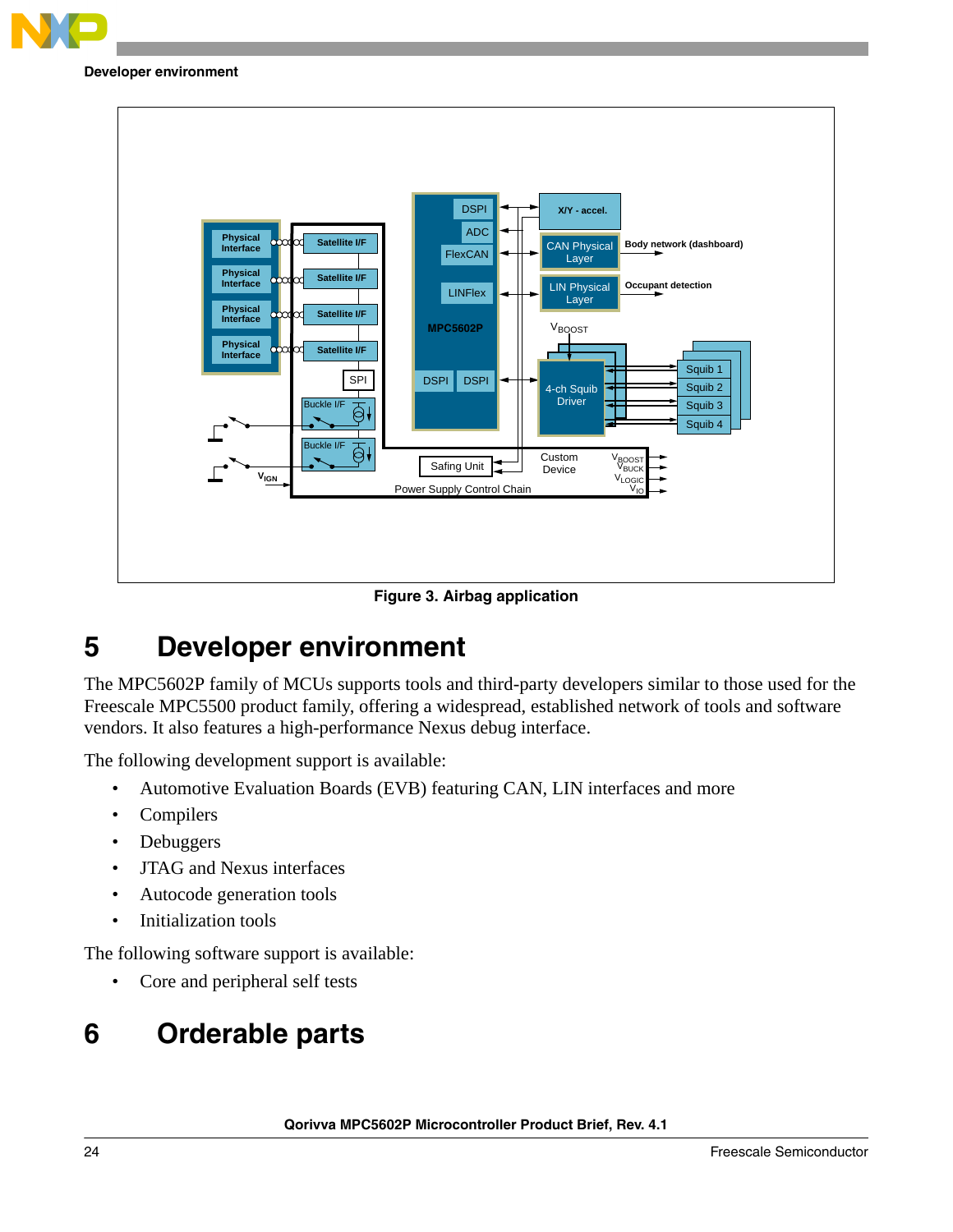



**Figure 4. Commercial product code structure**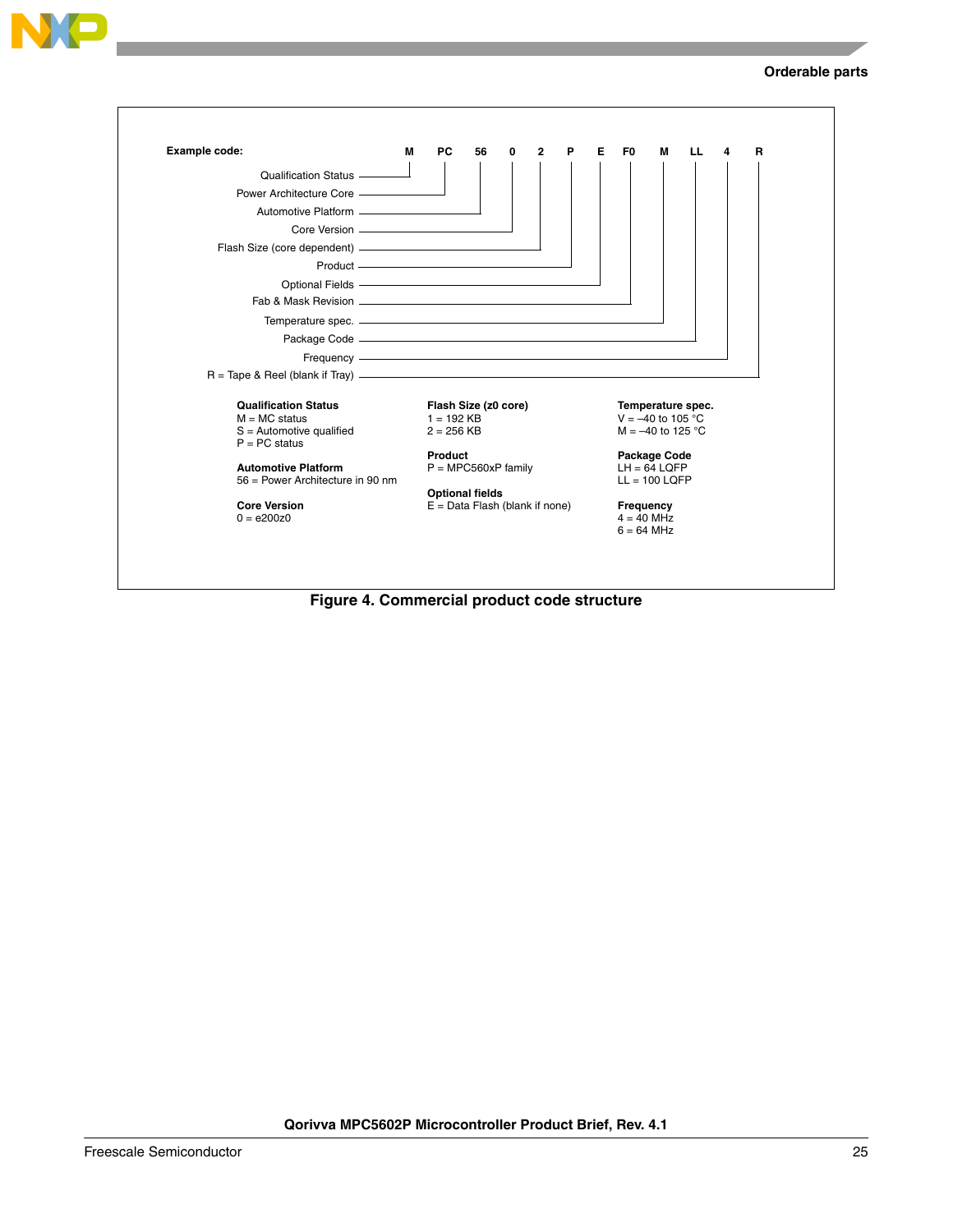

**Document revision history**

## <span id="page-25-0"></span>**7 Document revision history**

<span id="page-25-1"></span>[Table 5](#page-25-1) summarizes revisions to this document.

#### **Table 5. Revision history**

| <b>Revision</b>   | <b>Date</b>  | <b>Description of Changes</b>                                                                                                                                                                                                                                                                                                                                                                                                                                                                                                                                                                                                                           |
|-------------------|--------------|---------------------------------------------------------------------------------------------------------------------------------------------------------------------------------------------------------------------------------------------------------------------------------------------------------------------------------------------------------------------------------------------------------------------------------------------------------------------------------------------------------------------------------------------------------------------------------------------------------------------------------------------------------|
| 1                 | 20 Apr 2009  | Initial release                                                                                                                                                                                                                                                                                                                                                                                                                                                                                                                                                                                                                                         |
| $\overline{c}$    | 15 May 2009  | Device-comparison table: Updated the values of: Flash memory, safety port and FCU.                                                                                                                                                                                                                                                                                                                                                                                                                                                                                                                                                                      |
| 3                 | 25 Mar 2010  | <b>Editorial updates</b><br>Updated the following items in the "MPC5602P device comparison" table:<br>• The heading<br>• The "SRAM" row<br>• The "FlexCAN" row<br>• The "CTU" row<br>• The "FlexPWM" row<br>• The "LINFlex" row<br>• The "DSPI" row<br>• The "Nexus" row<br>• Deleted the footnote No. 3<br>Added the "Wakeup unit" block in the MPC5602P block diagram<br>Updated the Orderable part number summarytable.<br>Added "Commercial product code structure" figure                                                                                                                                                                          |
| 4                 | 16 Dec 2010  | "Introduction" section:<br>• Changed title (was "Overview")<br>• Updated contents<br>"MPC5602P device comparison" table:<br>• Added sentence above table<br>• Removed "FlexRay" row<br>"MPC5602P block diagram": added the following blocks: MC_CGM, MC_ME, MC_PCU,<br>MC_RGM, CRC, and SSCM<br>Added "MPC5602P series block summary" table<br>"Feature details" section:<br>• Added "System status and configuration module (SSCM)" section<br>• Updated "Error correction status module (ECSM)" section<br>• Added "Peripheral bridge (PBRIDGE)" section<br>• Added "Cyclic redundancy check (CRC)" section<br>Updated "Ordering information" section |
| 4.1               | 15 Sep 2011  | Deleted the "Freescale Confidential Proprietary, NDA Required" label (the document is<br>Public).                                                                                                                                                                                                                                                                                                                                                                                                                                                                                                                                                       |
| No.<br>change $1$ | 9 April 2012 | • Front page: Add SafeAssure branding.<br>• Title and page 3: Add Qorivva branding.<br>• Back page: Apply new back page format.                                                                                                                                                                                                                                                                                                                                                                                                                                                                                                                         |

NOTES:<br><sup>1</sup> No substantive changes were made to the content of this document; therefore the revision number was not incremented.